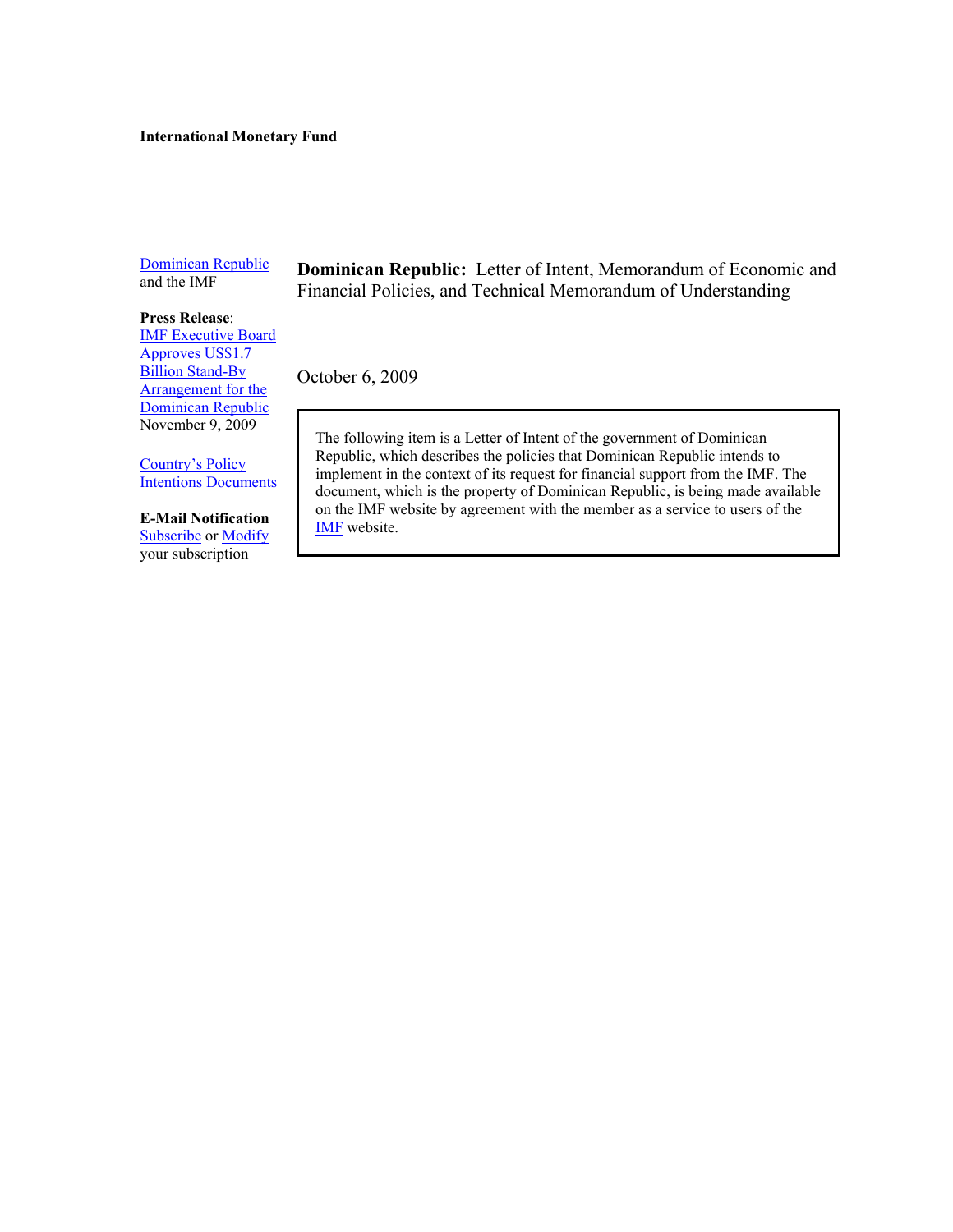#### **LETTER OF INTENT**



# *Banco Central de la República Dominicana Secretaría de Estado de Hacienda Secretaría de Estado de Economía, Planificación y Desarrollo*

Istanbul, Turkey October 6, 2009

Mr. Dominique Strauss Kahn Managing Director International Monetary Fund Washington, D.C. 20431

Dear Mr. Strauss-Kahn:

Like many economies around the world, the Dominican Republic has been adversely affected by the global economic crisis and the credit crunch in capital markets, with a deteriorating external outlook, falling aggregate demand, and lower tax revenues; while the limited financing for our budget is creating the conditions for a procyclical fiscal response, greatly constraining our ability to react to these shocks. This letter and the attached memorandum of economic and financial policies (MEFP) outline an economic program that the Government of the Dominican Republic intends to adopt to strengthen its capacity to respond to the crisis.

The main objective of this program is to boost economic recovery in an environment of macroeconomic stability and strengthen our growth prospects by conducting a countercyclical policy in the short-run while achieving sustainability over the medium-term. These efforts are being supported by the adoption of a reinvigorated structural reform agenda. To this end, we are requesting a 28-month Stand-By Arrangement (SBA) through February 2012 in an amount equivalent to SDR 1,094.5 million or 500 percent of quota (about US\$1,700 million) which will support the program detailed in the attached MEFP.

The previous SBA (2004–07) was very successful and allowed us to recover from the domestic financial crisis of 2003 and paved the way to achieve high growth with low inflation in the period 2004–08. In fact, the Dominican Republic grew 40 percent in that period, equivalent to some 8 percent per annum and became one of the fastest growing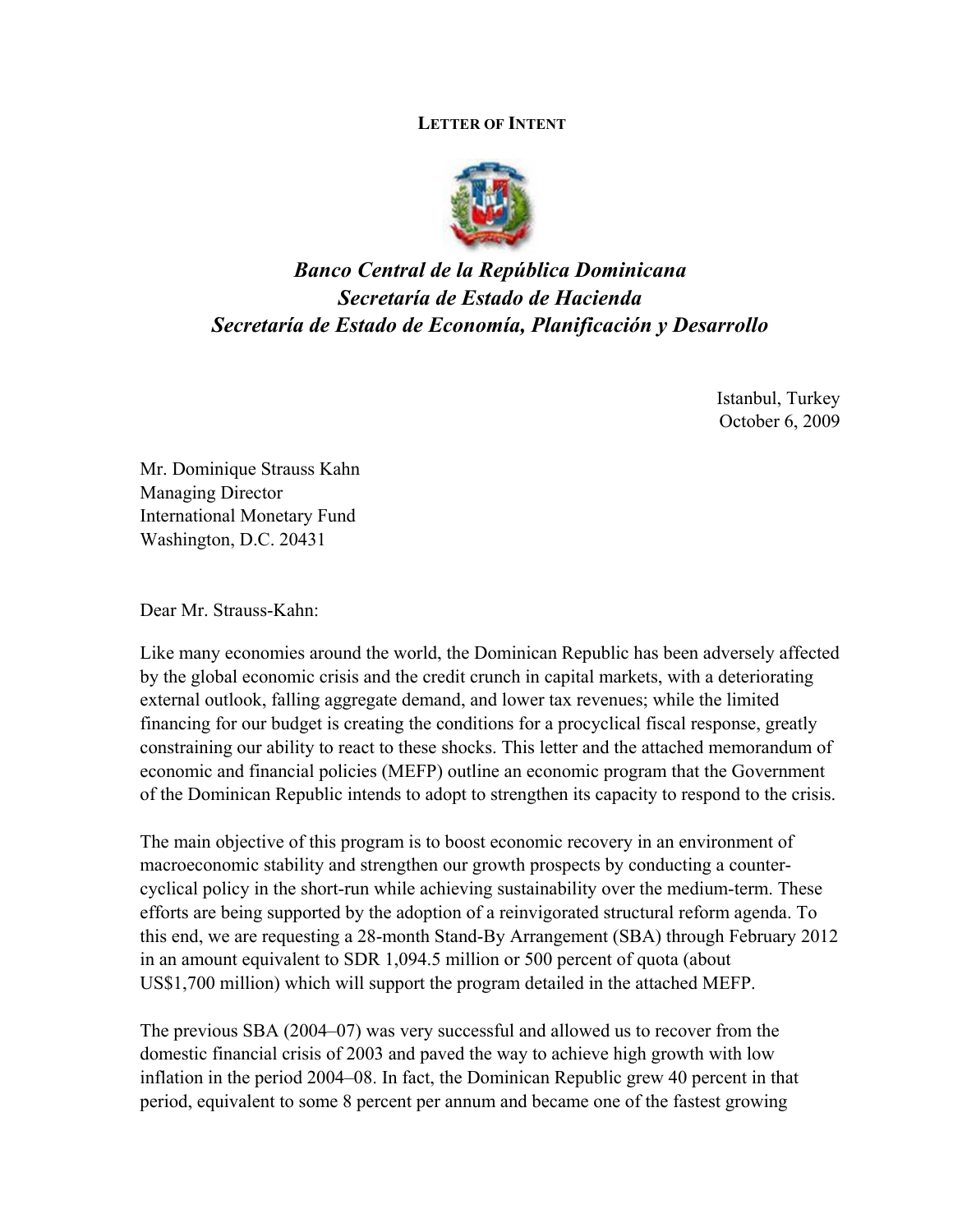economies in Latin America. In our view, the international outlook will remain unfavorable for some time. Thus, we would like to replicate the past experience of success with the Fund by designing a strong economic strategy to achieve the highest and most sustainable growth possible for our economy.

The government believes that the policies set forth in the MEFP are adequate to achieve the objectives of its program, but it will take any further measures that may become appropriate for this purpose. The government will consult with the Fund on the adoption of these measures, and in advance of revisions to the policies contained in the MEFP, in accordance with the Fund's policies on such consultation. We will also provide Fund staff with all the relevant information required to complete program reviews and monitor performance.

The authorities will observe the standard performance criteria against imposing or intensifying exchange restrictions, introducing or modifying multiple currency practices, concluding bilateral payments agreements that are inconsistent with Article VIII of the Fund's Articles of Agreement, and imposing or intensifying import restrictions for balance of payments reasons.

During the period covered by the program, there will be quarterly quantitative performance criteria (Table 1) and structural benchmarks (Table 2). There will be eight quarterly reviews to be completed by mid-March, mid-June, mid-September, and mid-December of 2010 and 2011. These reviews will be associated with the observance of the relevant performance criteria.

We have authorized the Fund to publish this letter and the attached Memorandum of Economic and Financial Policies (MEFP), to facilitate a wider access and review of our policies to the international community and to economic agents within the Dominican Republic.

Sincerely yours,

 $/s/$ 

 $/s/$ 

 $/s/$ 

Héctor Manuel Valdez Governor of the Central Bank

Vicente Bengoa Minister of Finance

Temístocles Montás Minister of Economy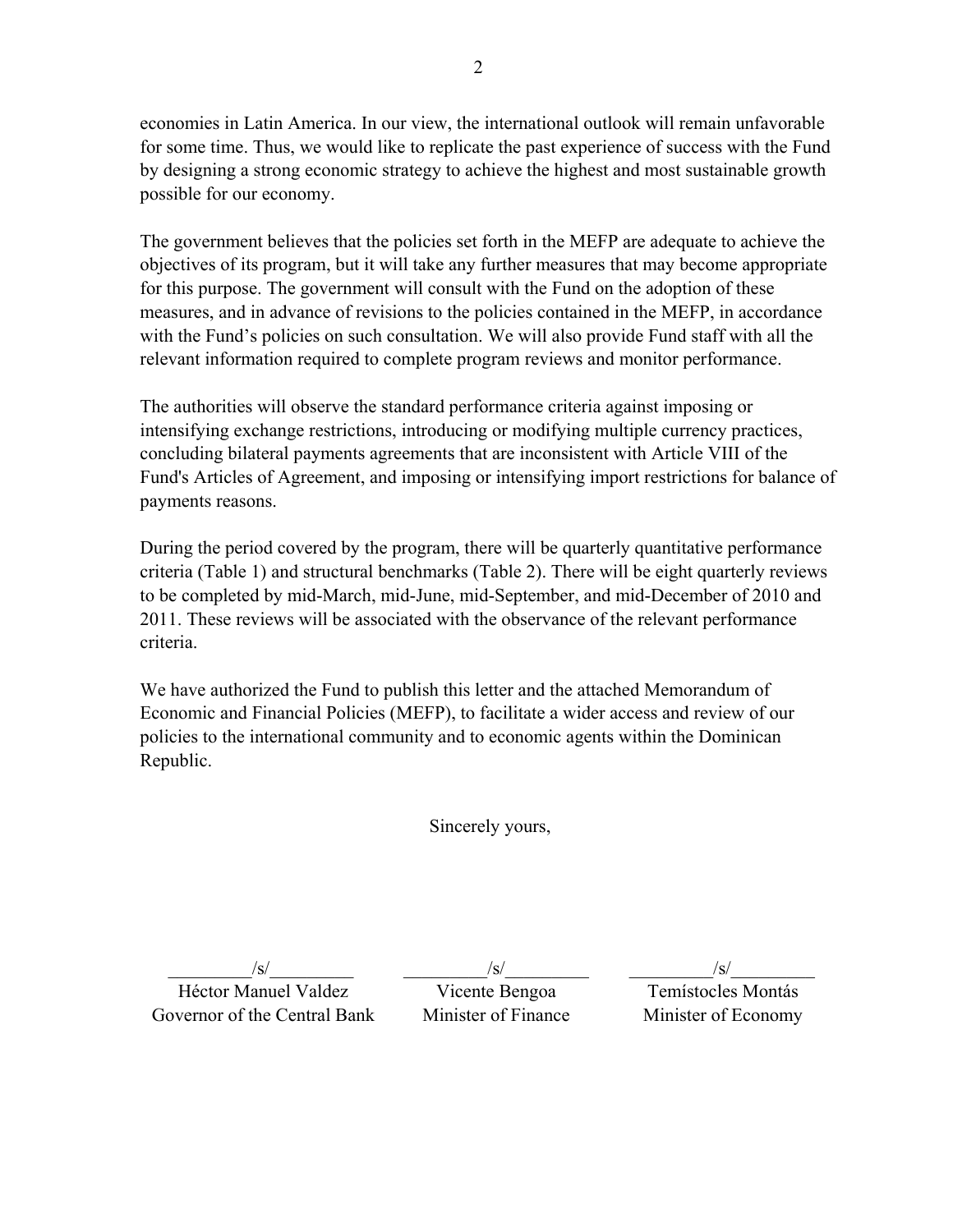### **ATTACHMENT 1. MEMORANDUM OF ECONOMIC AND FINANCIAL POLICIES OF THE GOVERNMENT OF THE DOMINICAN REPUBLIC**

#### **I. Background**

1. After emerging from the 2003 financial crisis as one of the fastest growing economies in Latin America, the Dominican Republic was hit by external shocks in 2008 that affected macroeconomic performance. In the first half of 2008, a sharp deterioration in the terms of trade due to falling nickel and rising food and energy prices led to sharp increases in the external current account deficit and an acceleration in inflation. The fiscal position deteriorated mostly as a result of measures to alleviate the effect of these shocks on vulnerable groups which generated higher energy and food subsidies, among others, while monetary policy was tightened to address emerging inflationary pressures. In the second half of 2008, as the economy was adjusting to the external supply shocks, it was further hit by the effects of the global financial crisis. Bank lending came to a halt and international trade slowed considerably reflecting increased risk aversion and the rapid weakening of external demand. As a result, growth slowed significantly to 5.3 percent for 2008 (compared to almost 9 percent for 2007), inflation fell to 4.5 percent, the lowest in Latin America (after reaching a high of 15 percent year-on-year in August 2008), and the exchange rate depreciated moderately by 3.5 percent against the US dollar.

#### **II. 2009 Developments**

2. During 2009, the economy has continued to feel the effects of the international crisis, although it has been one of the best performers in the region. Growth reached 1.4 percent in the first half of the year, compared to a fall of 1 percent in Latin America as a whole, mainly due to the expansion of agriculture. At the same time, inflation continued decelerating to –0.5 percent year-on-year in August, well below the average for the region, as commodity prices continued to fall while core inflation remained at around 5 percent.

3. This resilience of the Dominican Republic economy has in part been due to the timely and speedy loosening of monetary policy that was implemented since the beginning of 2009. Following the tightening in 2008, the policy interest rate (overnight) was lowered by 550 basis points to 4 percent in the first eight months of the year. In addition, reserve requirements were lowered to promote bank lending to priority sectors. While credit remained stagnant in the first quarter of the year, as banks preferred to absorb the additional liquidity in the system, there were signs that bank lending was beginning to recover in the second quarter of 2009, as lower interest rates stimulated demand for construction and mortgage lending.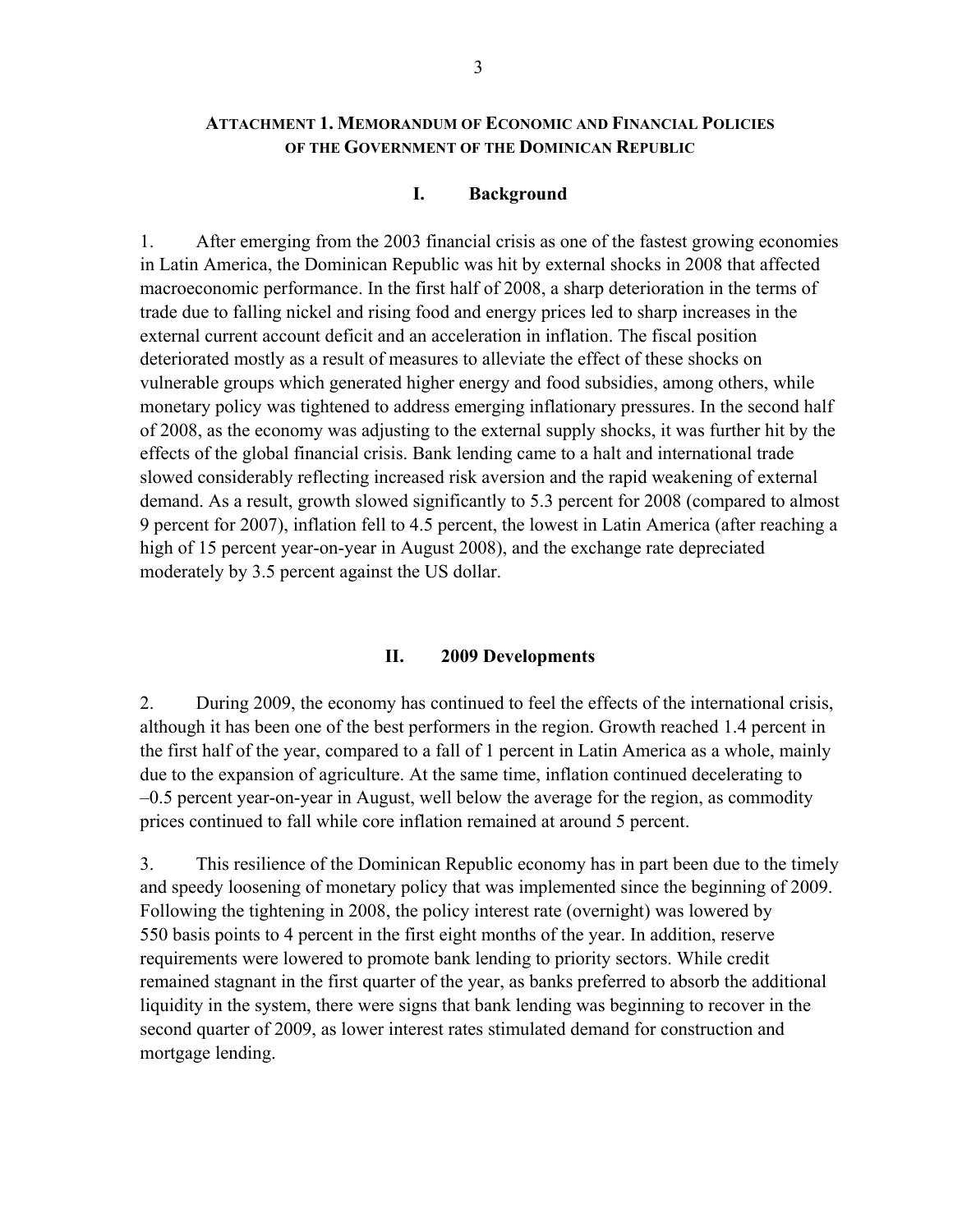4. Fiscal policy was tight in the first half of 2009 as the cyclical decline in tax revenue and restrictions in financing limited expenditure. Tax revenues fell by 11 percent in the first semester, due mainly to the decline in imports and the weakening of consumption. At the same time, primary expenditure fell by more than 10 percent compared to 2008, as electricity transfers fell (related to the lower cost of fuel) but also due to lower expenditures on goods and services, and capital spending related to the restrictions in financing. As a result, the consolidated public sector primary balance for the first half of the year was zero.

5. Despite the rapid deterioration of the world economy, the exchange rate and international reserves have remained relatively stable. The external current account deficit narrowed to around 3.5 percent of GDP on an annual basis in the first half of 2009 (from a deficit of 10 percent of GDP in 2008), as the decline in exports, tourism and remittances was offset by an even larger decline in oil and non-oil imports. At the same time, inflows of foreign direct investment remained strong but lower than in previous years. International reserves fell by about \$150 million (about 6 percent) in the first half of 2009, reflecting mainly lower disbursements of international financial institutions, while the nominal exchange rate depreciated by about 3 percent in line with the deteriorated fundamentals.

# **III. Medium-Term Macro-framework for 2009–12**

6. The government's program for 2009–12 aims at implementing a counter-cyclical policy through an expansionary fiscal stance and an accommodative monetary position in the short-run, to counteract the effects of the global financial crisis on the economy, and a gradual fiscal consolidation effort over the medium-term (starting in mid-2010) to ensure fiscal sustainability and the return of the public debt-to-GDP ratio to a declining path. Monetary policy will continue to maintain in the short-term an accommodative stance to offset the effects of the global financial crisis in the economy. At the same time, recognizing the importance of increasing the potential for growth and sustaining a strong expansion in economic activity, the program will aim to implement structural reforms in key areas of the economy. Over the next few months, the government will produce detailed strategy papers in key areas outlining specific structural measures to be implemented during the course of the program. The main elements of the structural agenda include:

 Institutional reforms aimed at strengthening public financial management to allow the adoption of a medium-term expenditure framework to support fiscal consolidation. In addition, higher tax collections will be achieved by improving tax administration, strengthening enforcement of the legislation on fuel taxes, and limiting tax exemptions and incentives;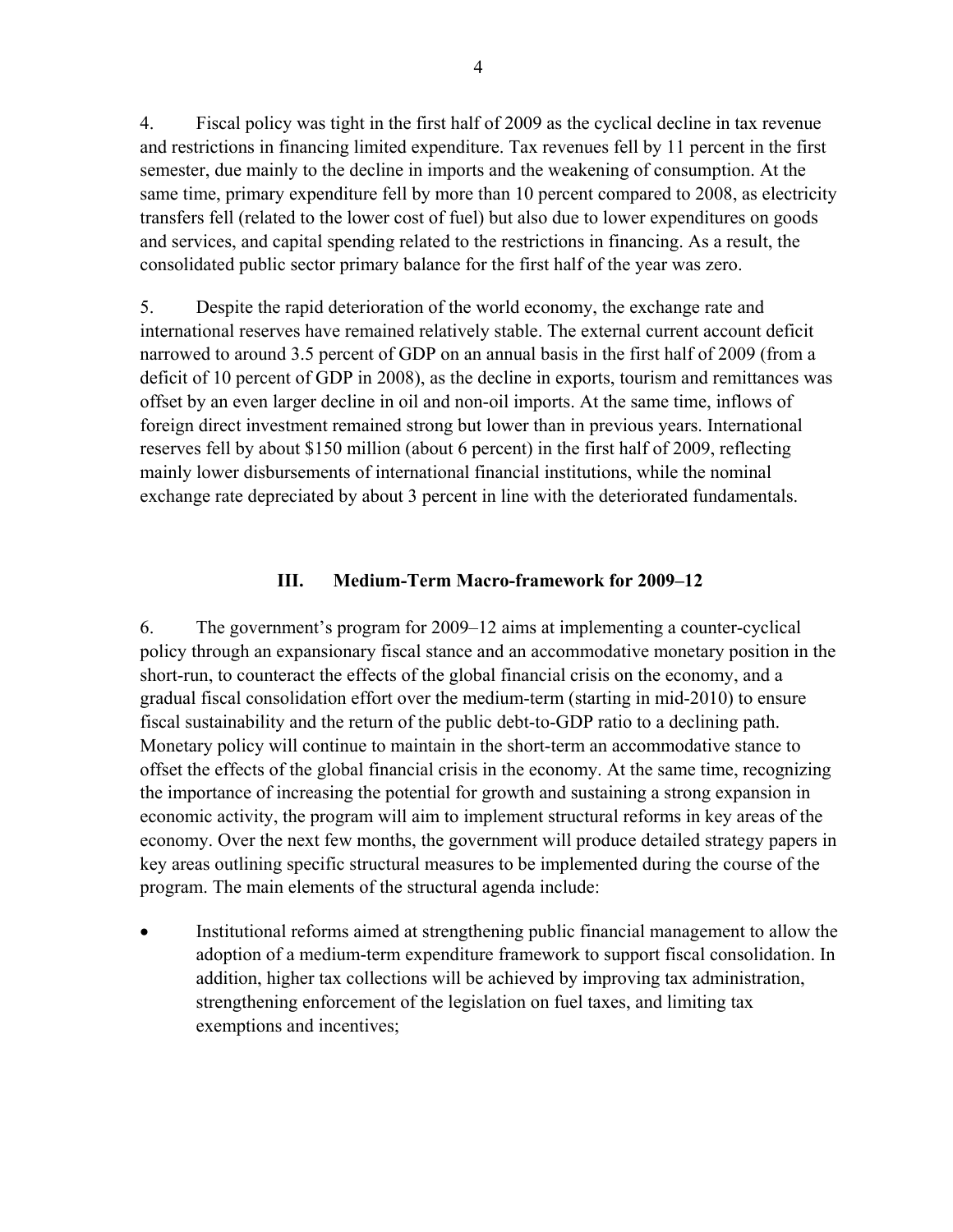- A reform of the electricity sector to improve the efficiency of distribution, eliminate indiscriminate subsidies and ensure financial viability, reducing its burden on public finances;
- Monetary and financial sector reforms, including: (i) technical adjustments to the ongoing recapitalization of the central bank through amendments to the law while maintaining the spirit the original draft; (ii) enhancing banking supervision; and (iii) the implementation of an inflation targeting framework to help safeguard financial stability, control inflation, and anchor expectations;
- A strategy for the development of local debt markets and public debt management that will improve access to longer term financing and lower the cost of finance for the government and the Dominican private sector in domestic and international markets, with a view to improve the rating of the public debt.

7. The program aims to restore real GDP growth to the robust rates that prevailed before the external crisis. Output growth is estimated at 0.5 to 1.5 percent in 2009, but recovering to the 2.5–3.5 percent range in 2010 as the fiscal stimulus takes effect and the economy recovers. Going forward, real GDP growth is expected to recover to its potential of 6 percent in 2011 and beyond. Inflation pressures for 2009–10 are expected to remain subdued, well within the original target range that the central bank has established of 6–7 percent, and falling gradually to the level of main trading partners (3 percent) over the medium-term.

8. The external current account deficit is expected to fall to around 6 percent for 2009–10, as the recovery in exports and tourism receipts is partly matched by a recovery in oil imports and non-oil imports related to investment. In the capital account, flows of foreign direct investment to the mining sector are expected to continue, while other private financing flows will remain subdued. Over the medium-term, the external current account deficit is expected to fall gradually to around 4 percent of GDP, as exports recover with external demand and mining sector investments for export become operational.

9. Following the fiscal expansion in 2009-10, the program aims at achieving fiscal consolidation in the medium-term to bring the debt-to-GDP ratio back to its 2008 level. For 2009 the program aims at a primary fiscal deficit of the consolidated public sector of 0.8 percent of GDP, consistent with an overall deficit of 4.5 percent of GDP (significantly higher than the deficit of 3.3 percent of GDP which is consistent with the 2009 budget). For 2010 the program aims at a gradual consolidation, bringing the consolidated primary fiscal balance to zero, mainly through improvements in tax administration and recovery of tax revenues due to higher economic activity. Going forward, increasing revenue from the proposed structural reforms and a moderate containment in expenditure (especially energy subsidies) will lead to a gradual increase in the primary surplus of the combined public sector to 1 percent of GDP in 2011 and 2 percent of GDP in 2012 and beyond. Under these assumptions, the overall public debt is expected to increase from 35 percent of GDP in 2008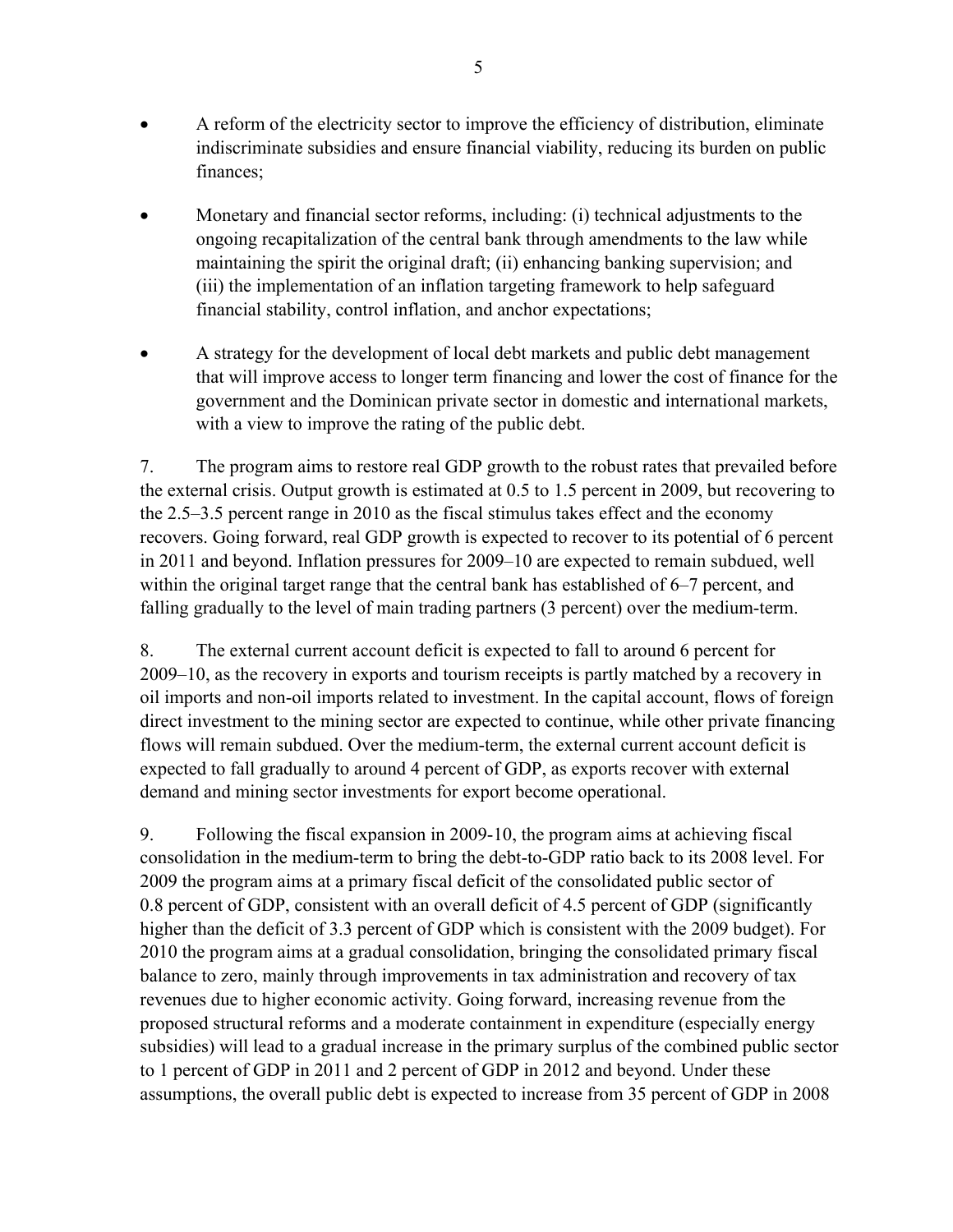to 40 percent of GDP in 2011, only to fall to 35 percent of GDP by 2014, and continue declining in subsequent years.

## **IV. Macroeconomic Policies for 2009–10**

10. In order to facilitate the monitoring of the program, the government will establish an inter-institutional task force with staff from the Central Bank, the Ministry of Finance, and the Ministry of Economy to monitor implementation and provide timely information to policy makers on program developments on a high frequency basis.

### **A. Fiscal Policy**

11. The government intends to implement a countercyclical fiscal policy for the rest of 2009 and the first half of 2010. This will lead to a loosening of expenditures (predominantly in capital and social expenditures), which have been constrained in the first half of the year by the fall in tax revenues and the lack of external financing. The program aims at increasing the fiscal deficit of the central government by about 1.2 percent of GDP (from the level of 1.9 percent of GDP in the original budget) to 3.1 percent of GDP in 2009. This is consistent with a loosening of the primary fiscal balance from a surplus of 0.6 percent of GDP in the 2009 budget to a primary deficit of about 1.1 percent of GDP in this program. Excluding interest payments and transfers related to the energy sector (which have little effect on final demand), it is estimated that this expansion would result in a fiscal impulse of about 0.9 percent of GDP for 2009 compared to the fiscal stance in 2008. In 2010 the program aims at a gradual consolidation that would begin in the second half of the year as the economy recovers, leading to an overall deficit of the central government of 2.6 percent of GDP (consistent with a primary deficit of 0.4 percent of GDP).

12. The government will implement a number of measures to improve tax administration and compliance in 2009–10. A central element of this strategy will be the rationalization and better implementation of Law 112-00 on hydrocarbon taxation and Law 557-05 (article 23), which creates the selective ad-valorem tax on fuels to improve tax collections, make more transparent price calculations, rationalize tax exemptions and transfer the administration of tax collection to the domestic tax directorate (DGII). It is expected that this change will produce higher tax collections of 0.2 percent of GDP. Additional revenue enhancing measures planned for 2009-10, which could yield 0.3 percent of GDP a year, include:

- Transfer to DGII collection of taxes under Law 112-00 on fossil fuels until the new hydrocarbon's law gets approved.
- Control underinvoicing and contraband of fuel products through the creation of an inter-institutional committee of public sector agencies related to the energy sector to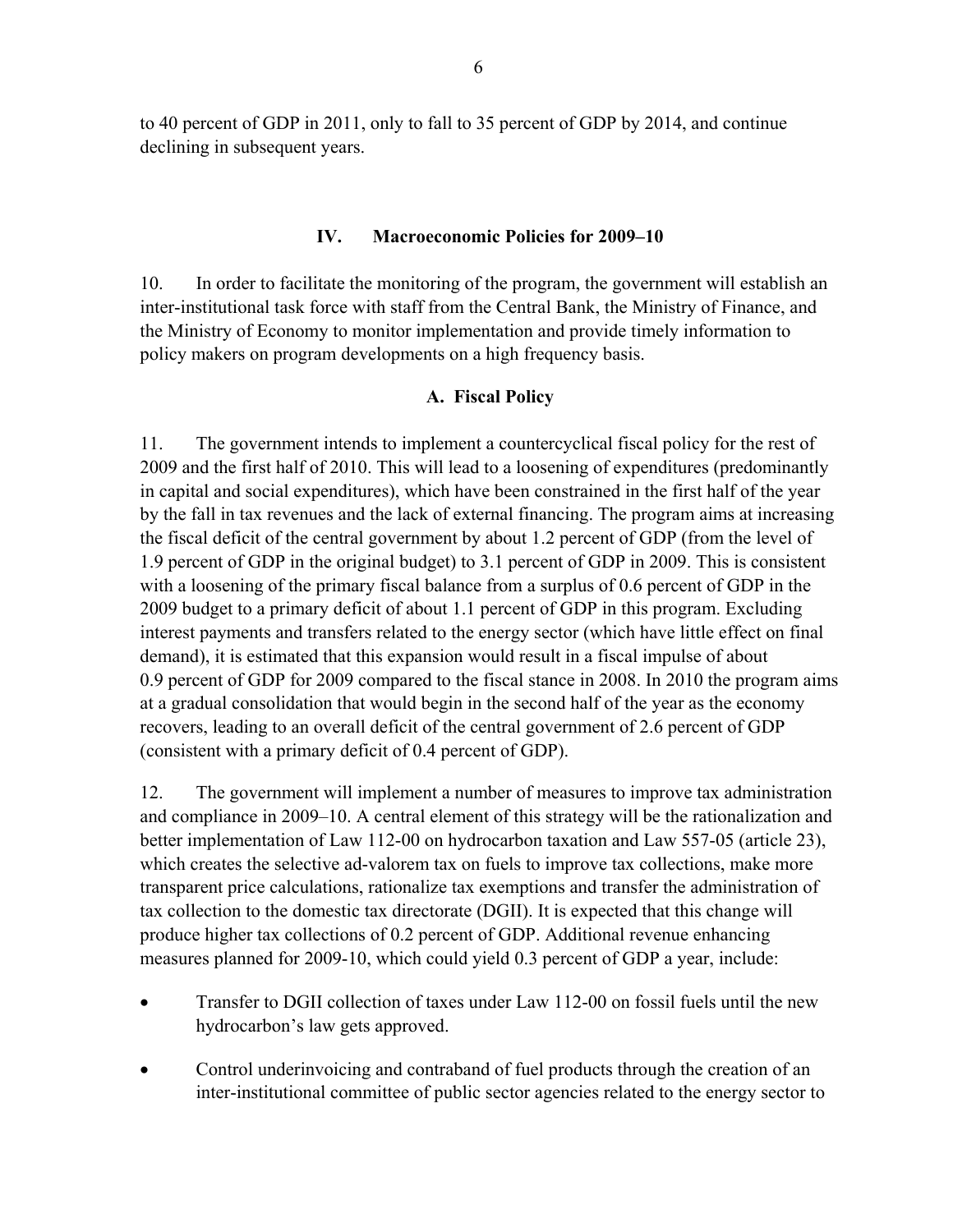oversee the functioning of the hydrocarbon sector (Decree 369-09), which will integrate information from different agencies;

- The introduction of an information system (impresoras fiscales) to register the value of cash transactions in commercial establishments such as supermarkets and other retail outlets, to improve the efficiency and efficacy of collections;
- Simplification of tax procedures for small and medium-sized enterprises to improve compliance and increase the tax base.
- Considering the high level of tax exemptions in the country, the government will review all the legislation that includes tax breaks and tax exemptions with a view to eliminating those that do not conform with the objective of the legislation.

13. On the expenditure side, the government will prioritize public investment and social spending, to maximize the effects of the fiscal expansion on economic activity. In particular, central government expenditure on wages and salaries will decline gradually after reaching about 4 percent of GDP in 2009, while current spending on goods and services will remain stable as a share of GDP. Transfers to the electricity company CDEEE will be limited in line with reform in the sector, bringing them down from 2.7 percent of GDP in 2008 to 1.1 percent of GDP in 2009 and no more than 0.8 percent of GDP in 2010. This will allow the government to increase capital spending to 4 percent of GDP in 2009 (from the depressed levels of the first half of the year) and 5 percent in 2010, with the aim of promoting important infrastructure projects, and to increase priority social spending. It will be particularly important for the inter-institutional task force on program implementation to closely monitor the level and composition of expenditures to ensure the greatest benefit from the fiscal loosening in 2009–10.

14. Implementing the fiscal expansion contemplated for 2009 will result in a gross public sector borrowing requirement of about US\$2.8 billion, or around 6 percent of GDP, which is US\$700 million higher than originally contemplated in the budget for 2009. The government's financing strategy seeks to secure the multilateral financing originally envisaged in the budget and gain access to additional multilateral financing through emergency loans and the use of IMF financing. The bulk of multilateral financing would be used in 2009, with about US\$350 million coming from the World Bank, US\$450 million from the IDB and US\$300 million from the use of IMF resources for the budget. These resources would be complemented by some US\$250 million from Petrocaribe and around US\$550 million of project financing for public investment, with the remainder coming from domestic bank loans and the domestic bond market.

15. For 2010 the program envisages a gross public sector borrowing requirement of about US\$2.6 billion, or around 5.5 percent of GDP, which would be secured through a mix of multilateral resources and private sector financing. As the program increases the level of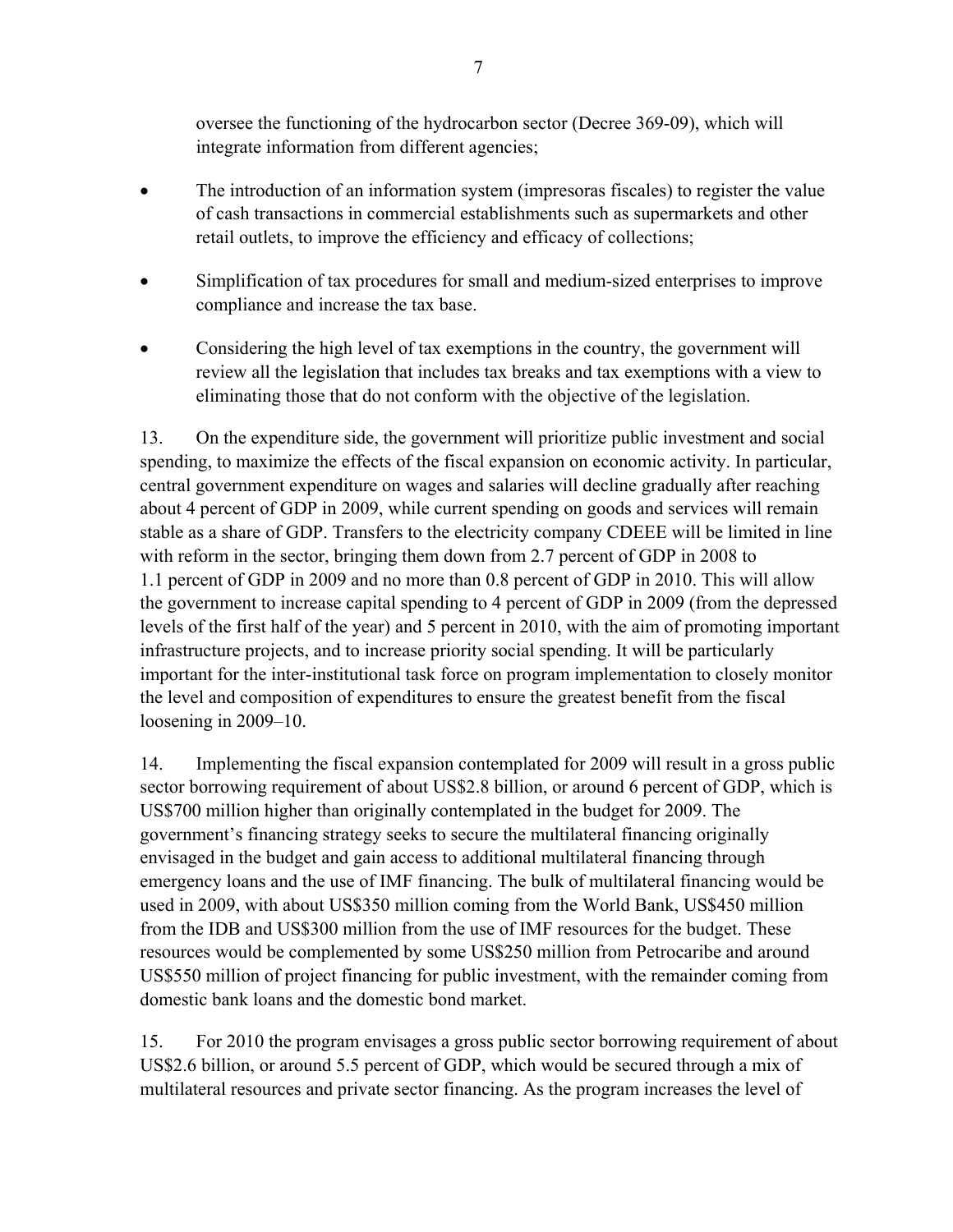capital spending, the largest source of financing in 2010 will be project financing with US\$700-800 million, followed by multilateral organizations with some US\$550 million in budgetary support (US\$250 million from the IDB, US\$150 million from the World Bank, and US\$150 million from the IMF). Petrocaribe will continue contributing with US\$240 million and some US\$100 million are expected from the sale of state assets. The government will complement its financing requirements through the placement of a bond in international capital markets for US\$500–600 million once conditions improve and spreads fall. The remaining amounts will come from domestic bank loans and the domestic bond market.

# **B. Monetary and Exchange Rate Policy**

16. After the loosening in the first eight months of the year, the central bank will continue to maintain an accommodative monetary policy stance to support the fiscal expansion, while at the same time safeguarding its inflation objective of 6–7 percent for 2009-10. Given the rapid reduction in interest rates over the last several months, there is limited scope for further monetary easing.

17. As the economy recovers in 2010, the central bank will be prepared to adapt its monetary and exchange rate policy to the new economic conditions with the objective of preserving macroeconomic stability, prevent capital outflows and safeguard their international reserves.

18. The central bank will continue to manage monetary policy within the framework of a managed floating exchange rate regime. Gross international reserves reached a record level in 2007 and fell significantly in 2008 and in the first months of 2009 due to the international financial crisis. In the short run, gross international reserves will be replenished gradually and by end-2010, they are expected to recover the level of 2007. While this level is low for an economy as open as the Dominican Republic, the authorities consider that, under the current circumstances, the programmed level of reserve accumulation is consistent with very limited intervention in the foreign exchange market to avoid undue pressures on the exchange rate as the economy recovers.

19. One of the principal objectives of the government's program is to support the recovery of domestic credit as economic growth accelerates. Under current circumstances, the short-term monetary program does not contemplate using the traditional limits on net domestic assets, to avoid unnecessarily restraining the policy space of the central bank to support the growth of bank credit. As the economic recovery takes hold in the second half of 2010, however, the traditional programming ceiling on net domestic assets will be reincorporated to ensure a growth of monetary aggregates consistent with the program's inflation objective. The monetary program envisions a relatively large growth of currency issue in 2009 despite low inflation and growth to satisfy bank's demand for additional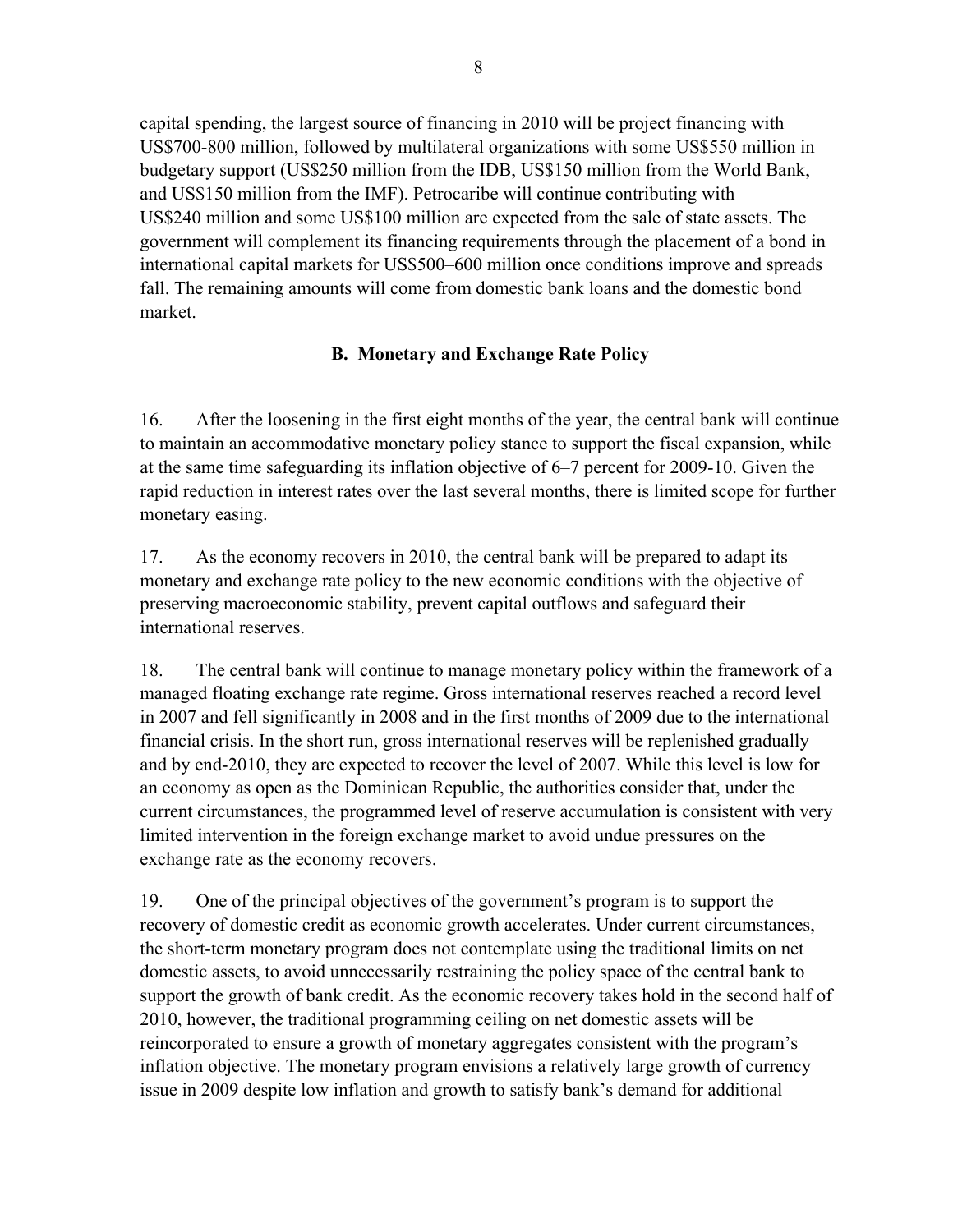liquidity and to create the conditions for higher private credit. The demand for currency issue is expected to moderate in 2010 as conditions in credit markets normalizes. Private sector credit is expected to remain subdued, growing at around 5 percent per year for 2009–10, before recovering to its historical level in subsequent years.

# **V. Structural Reforms for 2009–10**

20. The government's reform agenda aims to safeguard medium-term fiscal sustainability while strengthening the institutional framework for financial stability and rapid and sustainable growth. The government sees these as self-reinforcing objectives that will help lower the overall cost of finance and improve the growth potential for the economy.

# **A. Tax Administration Reform**

21. The main focus of public sector reform will be to ensure a return to fiscal sustainability after the expansion in 2009–10. The government continues to be committed to an ambitious goal of reducing the debt-to-GDP ratio to the 25–30 percent of GDP range in the medium-term, considering this to be an optimal level given the vulnerabilities that the economy faces. To achieve this target, sustained primary surpluses on the order of 2 percent of GDP for the combined public sector are necessary.

22. On the revenue side, improvements in the fiscal position will be supported by reforms in tax administration and a strengthening of customs administration. There will be a higher level of integration between the two tax collection institutions (DGII and Customs) to exchange information and exploit synergies. The reform does not contemplate changes in tax rates to achieve this fiscal objective. The program will contain a structural benchmark on the design of a tax administration strategy, which will be developed with technical assistance from the IMF and other institutions by March 2010. The reform will include measures to strengthen the institutional capacity of the tax and customs authorities and audit and control procedures, as well as a plan to rationalize tax exemptions.

23. There is also a need to improve budgetary procedures and expenditure control at the commitment level for all levels of the government. The design and presentation of the budget will be enhanced by including the job structure and number of positions in each budgetary chapter, by better programming and executing expenditures and by developing and gradually implement procedures to monitor the budget of decentralized agencies, municipalities and public enterprises. While there is a single treasury account, some expenditure commitments continue to be unregistered and the treasury account does not cover all levels of the public sector. The government is committed to improve the coverage and implementation of the single treasury account and will develop a program for the improvement of public financial management practices. This program will include the consolidation of all receipts received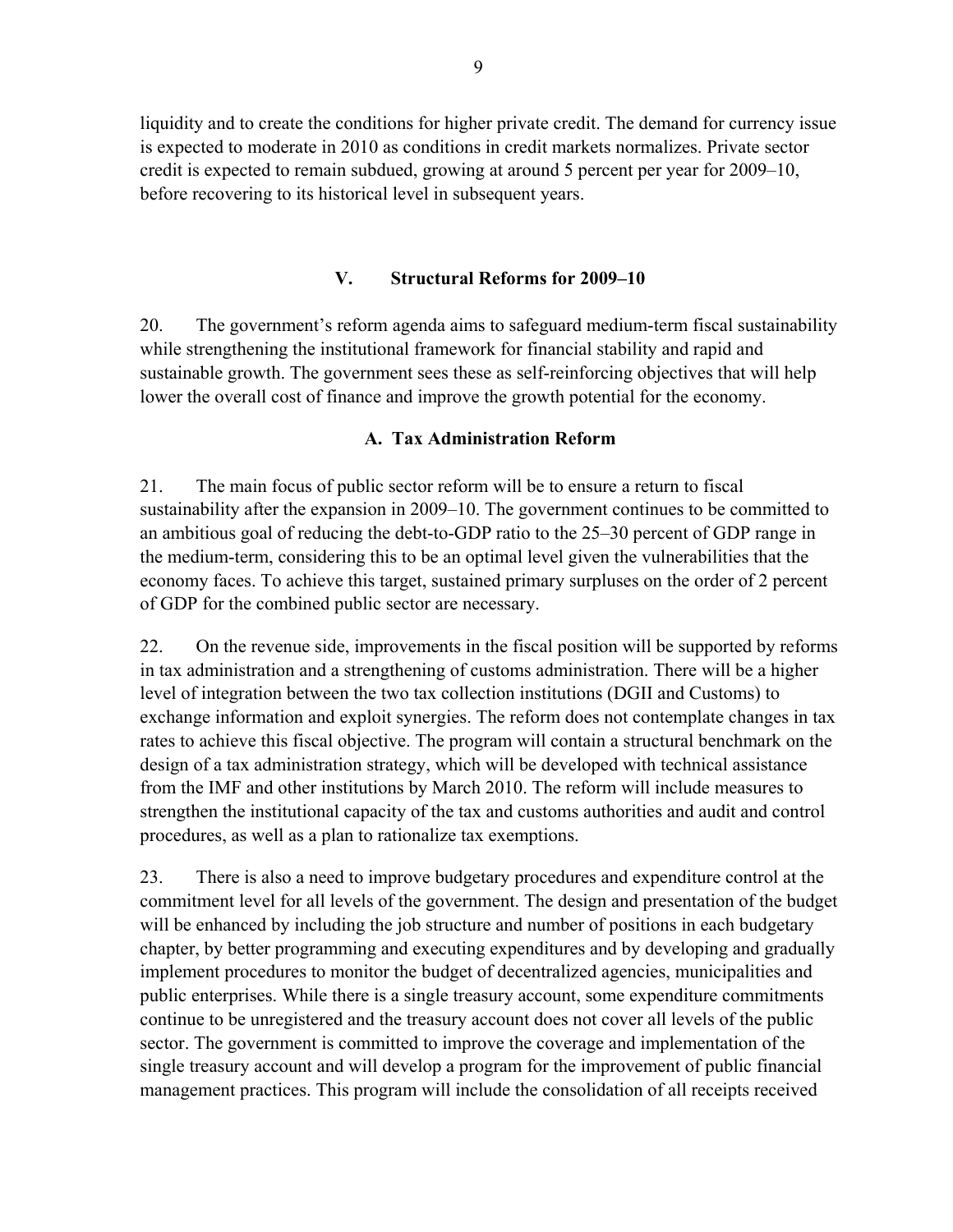by all municipalities and other public institutions as well as international aid and domestic and external loans (the loans from multilateral financial institutions in foreign exchange will be exchanged for local currency at the central bank as a way to contribute to the strengthening of the international reserves and to meet the reserve objectives under the program). The practice of budgetary advances will be severely restricted.

#### **B. Financial Sector Reform**

24. Financial sector reform is essential to support the recovery of economic activity by facilitating the intermediation of credit, lowering risk and avoiding financial turbulence. The main elements of the financial sector reform effort will include:

- Preparation for the implementation of an inflation targeting framework by early 2012, to strengthen the credibility of monetary policy and anchor inflationary expectations in the context of a more flexible exchange rate. The particular elements of this strategy include, inter alia, the strengthening of an integrated process for macroeconomic monitoring, forecasting, and policy formulation to enable a shift in the basis for policy decisions to the medium-term outlook for inflation and growth, and a strengthened communication strategy to promote understanding of the new policy framework and the basis for policy decisions. The program will include a structural benchmark for June 2010 on the formulation of a plan detailing roll-out of these elements over the next two years.
- The government remains committed to the transfer of resources to recapitalize the central bank in line with the objectives of the BCRD Capitalization Law, recognizing that this is essential to enhance the credibility of monetary policy and the successful adoption of an inflation targeting framework while supporting the gradual reduction in reserve requirements and the build-up of international reserves. However, the government plans to submit to Congress a limited set of amendments to the law including technical adjustments and the lengthening of the period of recapitalization from 10 to 15 years, which will allow for a less onerous schedule of transfers in the context of an unexpected decline in economic activity in 2009 and 2010, while following the spirit of the original legislation.
- Building on the wide ranging legislative and regulatory reforms for the banking system of the last few years, the government is fully committed to support continued efforts to improve supervisory practices as recommended in the recent update to the Financial Sector Assessment Program (FSAP). In particular, the program will include a structural benchmark to develop a strategy to deepen and widen the implementation of risk-based supervision by March 2010. Such strategy will include plans for strengthening the capacity to asses the quality of banks' management and riskmanagement policies and practices, the development of comprehensive risk profiles of banks, and the introduction of supporting changes to the organizational structure of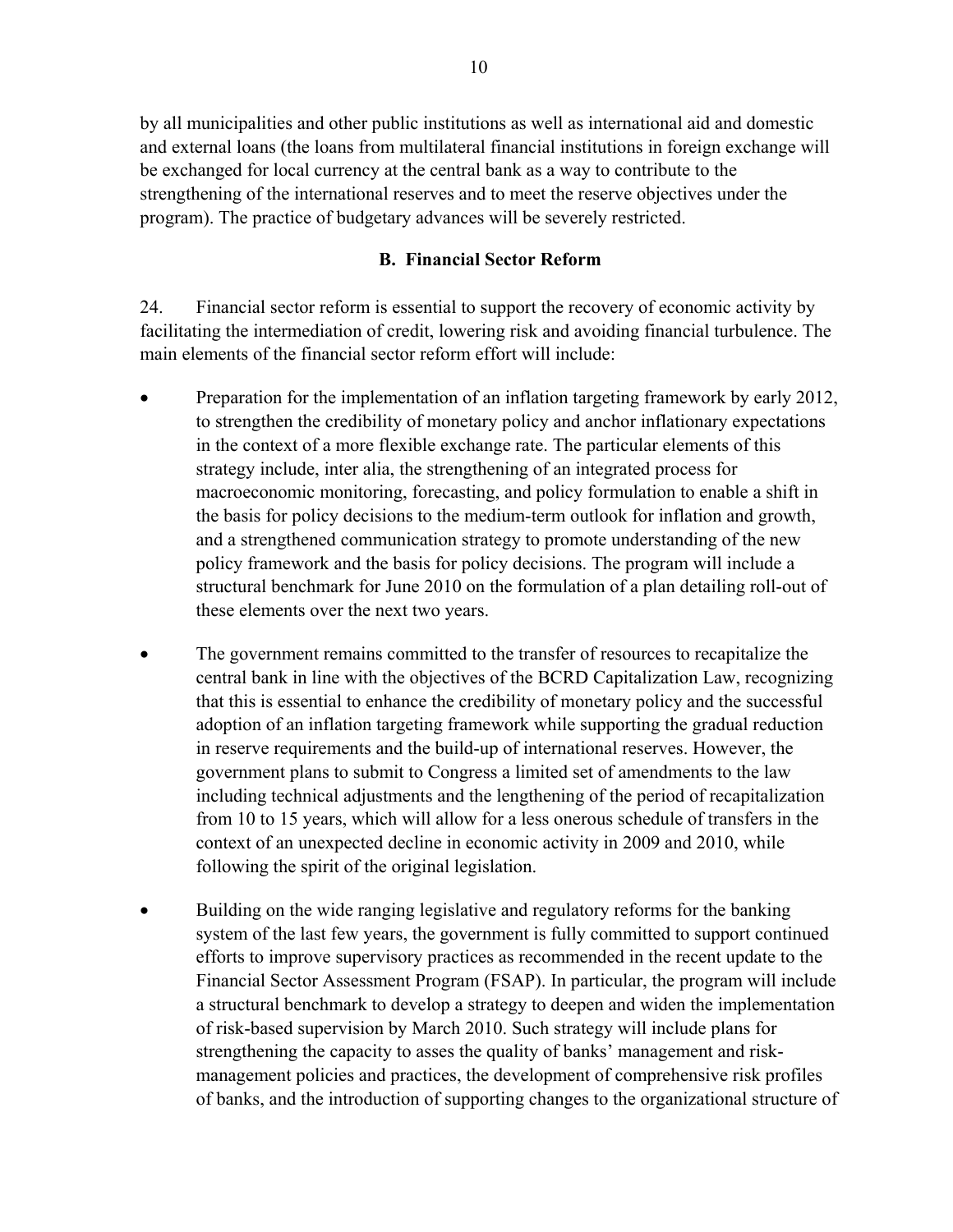the Superintendence of Banks. Effective implementation of such a strategy will support ongoing efforts to preserve and strengthen financial sector resilience, improve compliance with the Basel Core Principles for Effective Banking Supervision, and help in the effective application of consolidated supervision.

# **C. Recovery and Growth Enhancement**

25. It will be important to adopt a number of additional measures to safeguard the economic recovery while strengthening the growth prospects of the economy. We believe that measures in the electricity sector as well as those directly aimed at reducing the cost of borrowing in the economy (other than through monetary policy), including by reducing the external perception of country risk, should be key to achieve a successful recovery from this crisis.

26. Improving the functioning of the electricity sector will enhance the prospects for high and sustainable growth in the economy by ensuring an adequate and stable supply of energy, while at the same time supporting the objective of fiscal sustainability by reducing its dependence on the public finances. The government has begun to develop a strategy for reform in the sector, in conjunction with the World Bank and the IDB, and will formalize a program of specific structural reforms by December 2009, which will constitute a structural benchmark under the program. The main elements of the strategy will include:

- Tariff adjustments and the implementation of a more flexible tariff system to cover the costs of generation and distribution;
- Gradually eliminating the generalized electricity subsidy by 2012 and focusing it on the poor;
- Reducing technical losses and improving metering to reduce electricity theft;
- Improving management of distribution companies;
- Creating a special account to implement government payments to generation and distribution companies;
- Implementing an external audit of the finances of the government distribution companies, and the corporate unit;
- Developing a plan to invest in new generation and distribution capacity.

27. All of the reforms mentioned above will lower borrowing costs and reduce country risk to the extent that they improve financial intermediation and reduce financial and fiscal risks. To complement these reforms the program will include a structural benchmark for September 2010 on the development of a strategy to strengthen public debt management and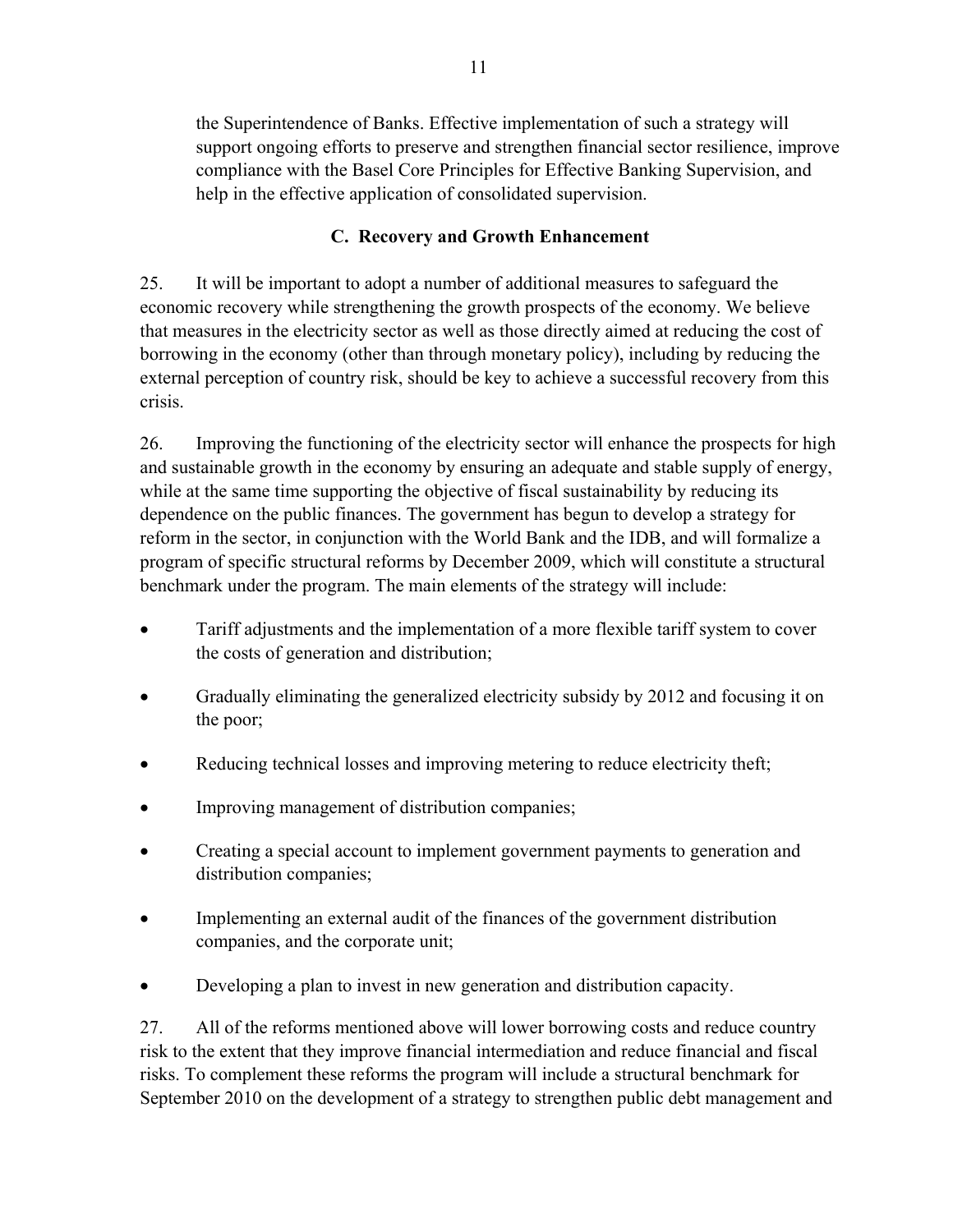the development of local debt markets to enhance access to longer term financing. In addition, the strategy will include an agenda of additional reforms aimed at improving the government's creditworthiness and the credit rating of Dominican Republic sovereign bonds in international markets, thus lowering the financing costs for domestic private sector which uses public debt as a benchmark.

#### **D. Social Safety Net**

28. As economic conditions deteriorated over the last several quarters, this has created pressures over the most vulnerable groups of society, especially the poor and the unemployed. The government intends to strengthen the social safety net by increasing social spending and prioritizing public investment. The government will increase the coverage of the conditional cash transfer program by 70,000 families living in extreme poverty and will increase the payment to over 45,000 families already covered by the program. The government will increase its spending in health and education by 0.75 percent of GDP a year in 2010–12 with a view to: (i) increase the coverage of the public health system to include unemployed and people living in extreme poverty as well as strengthen preventive medical care; and (ii) increase the number of classrooms and improve maintenance of existing schools.

#### **VI. Other Issues**

29. The government has no external arrears, and it will regularize all outstanding domestic arrears, including those with electricity generators, by using the available financial mechanisms before the end of the year.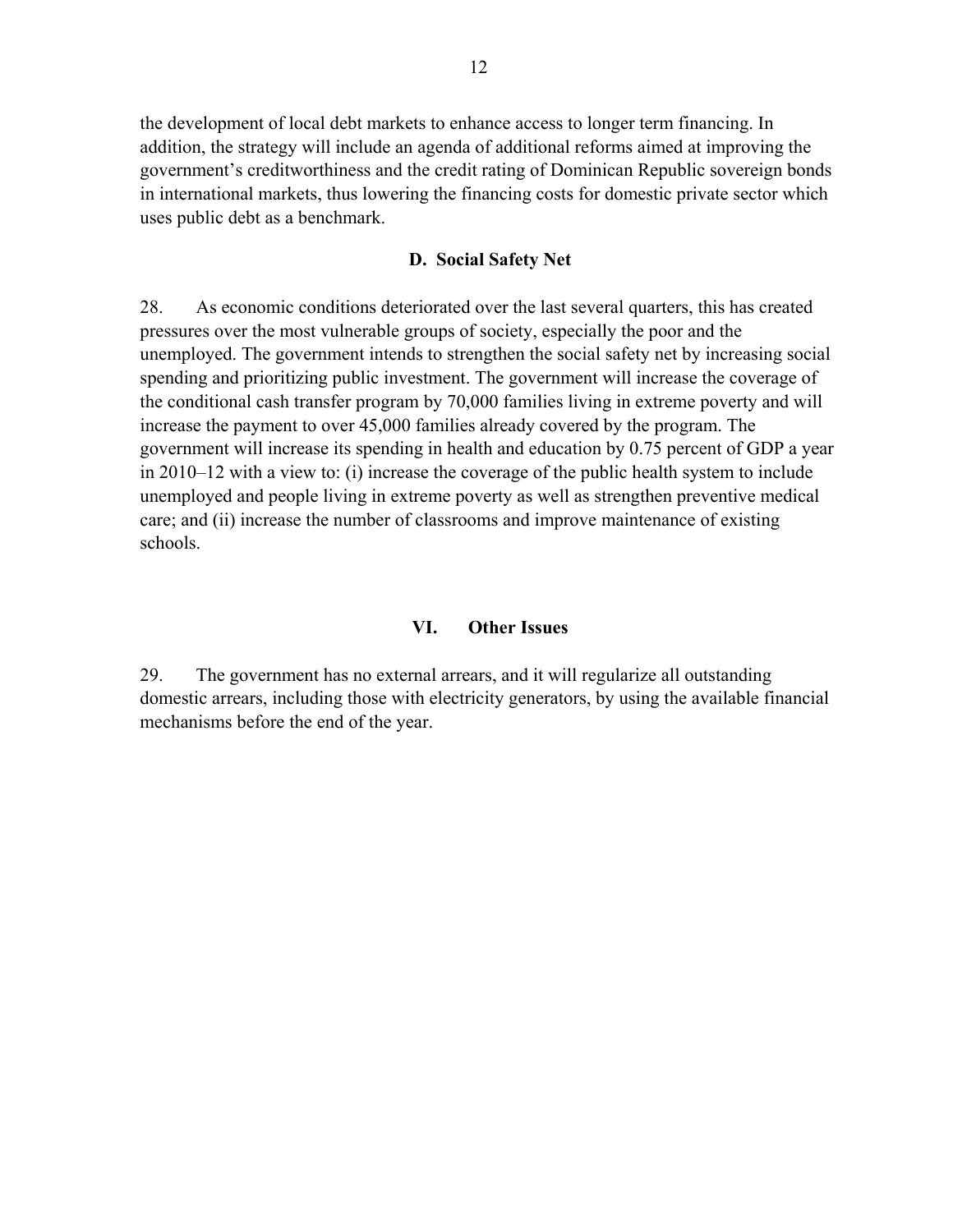|                                                                              | 2009<br>2010 |         |          |          |          |
|------------------------------------------------------------------------------|--------------|---------|----------|----------|----------|
|                                                                              | end-Dec      | end-Mar | end-Jun  | end-Sep  | end-Dec  |
| <b>Fiscal Targets</b>                                                        |              |         |          |          |          |
| 1. Overall balance of the central administration (floor) 2/3/                | $-51.5$      | $-68.0$ | $-83.0$  | $-91.0$  | $-98.5$  |
| 2. Overall balance of the consolidated public sector (floor) 2/3/            | $-74.5$      | $-97.5$ | $-119.5$ | $-133.0$ | $-147.0$ |
| <b>Monetary Targets</b>                                                      |              |         |          |          |          |
| 3. Net international reserves (floor) 4/                                     | 1,815        | 1,715   | 1,665    | 1,715    | 1,815    |
| 4. Net domestic assets (ceiling) 3/                                          |              |         |          | 65.0     | 80.0     |
| <b>Debt Targets</b>                                                          |              |         |          |          |          |
| 5. Accumulation of public arrears with electricity generators (ceiling) 2/4/ | 0.0          | 0.0     | 0.0      | 0.0      | 0.0      |
| 6. Accumulation of external public debt arrears 4/5/                         | 0.0          | 0.0     | 0.0      | 0.0      | 0.0      |

#### **Table 1. Dominican Republic: Quantitative Performance Criteria 2009-10** 1/

1/ Targets defined in the Technical Memorandum of Understanding.

2/ Cumulative flows from December 2008.

3/ In billions of Dominican Republic pesos.

4/ In millions of U.S. dollars.

5/ Continuous target.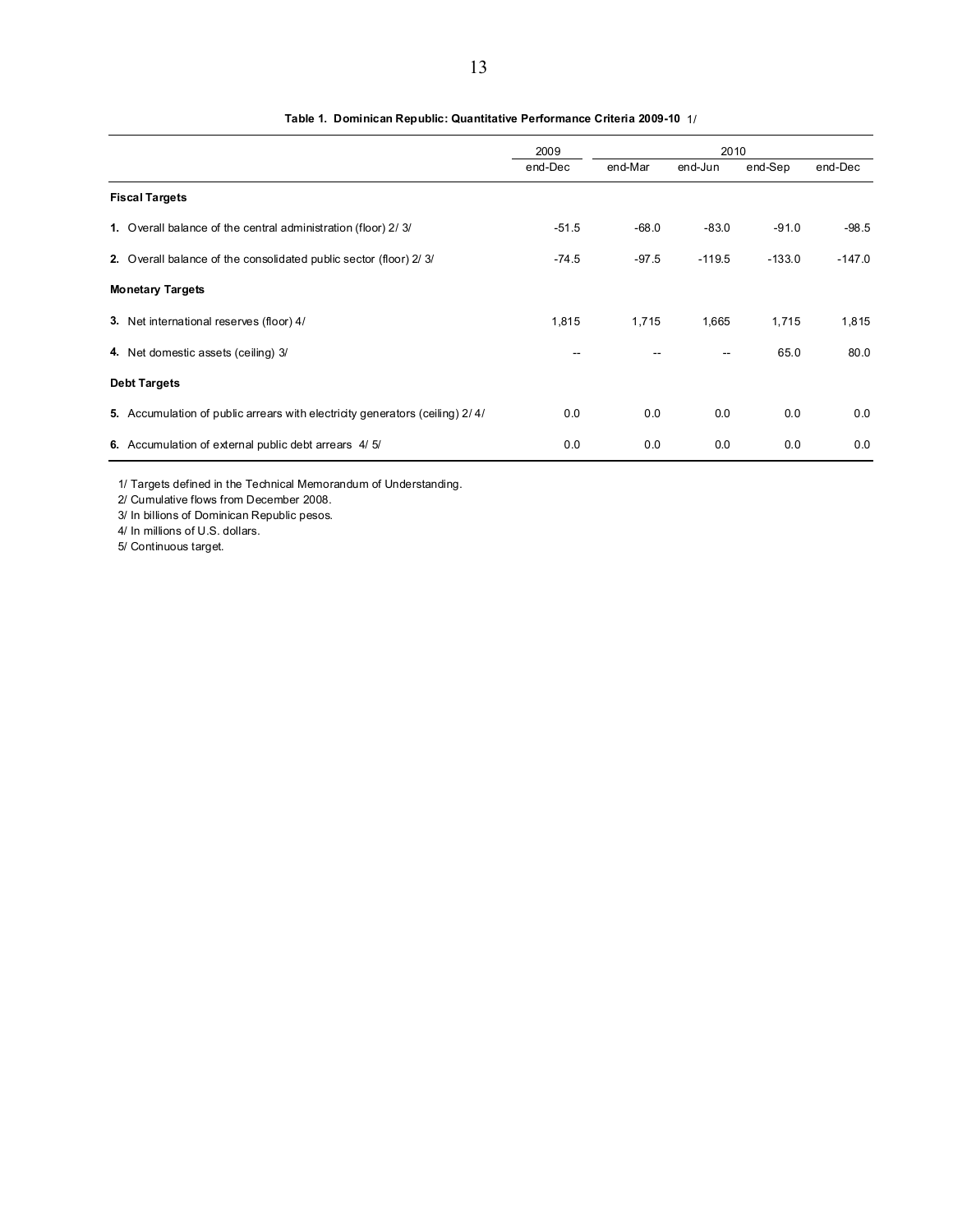| Measure                                                                                                                                                                                                      | Timing       |  |  |  |
|--------------------------------------------------------------------------------------------------------------------------------------------------------------------------------------------------------------|--------------|--|--|--|
| <b>Tax Administration Reform</b>                                                                                                                                                                             |              |  |  |  |
| A. Design a strategy to rationalize and limit tax exemptions,<br>strengthen tax administration, and continue modernizing<br>customs to achieve the medium-term revenue objectives<br>of the program          | end-Mar 2010 |  |  |  |
| <b>Financial Sector Reform</b>                                                                                                                                                                               |              |  |  |  |
| <b>B.</b> Design a plan to achieve compliance with all<br>Basel core principles for effective bank supervision by 2012                                                                                       | end-Mar 2010 |  |  |  |
| C. Design a plan to formally adopt a full-fledge inflation<br>targeting framework by early 2012                                                                                                              | end-Jun 2010 |  |  |  |
| <b>Recovery and Growth Enhancement</b>                                                                                                                                                                       |              |  |  |  |
| <b>D.</b> Design a strategy to reform the electricity sector, including by<br>eliminating indiscriminate electricity subsidies to achieve the<br>medium-term budgetary expenditure objectives of the program | end-Dec 2009 |  |  |  |
| E. Design a strategy to develop domestic capital markets and<br>debt management including by lowering the country risk and<br>the borrowing costs for the economy                                            | end-Sep 2010 |  |  |  |
| <b>Social Safety Net</b>                                                                                                                                                                                     |              |  |  |  |
| F. Increase the permanent coverage of the conditional cash<br>transfer program by 70,000 families living in extreme poverty                                                                                  | end-Dec 2009 |  |  |  |

# **Table 2. Dominican Republic: Structural Benchmarks for 2009-10**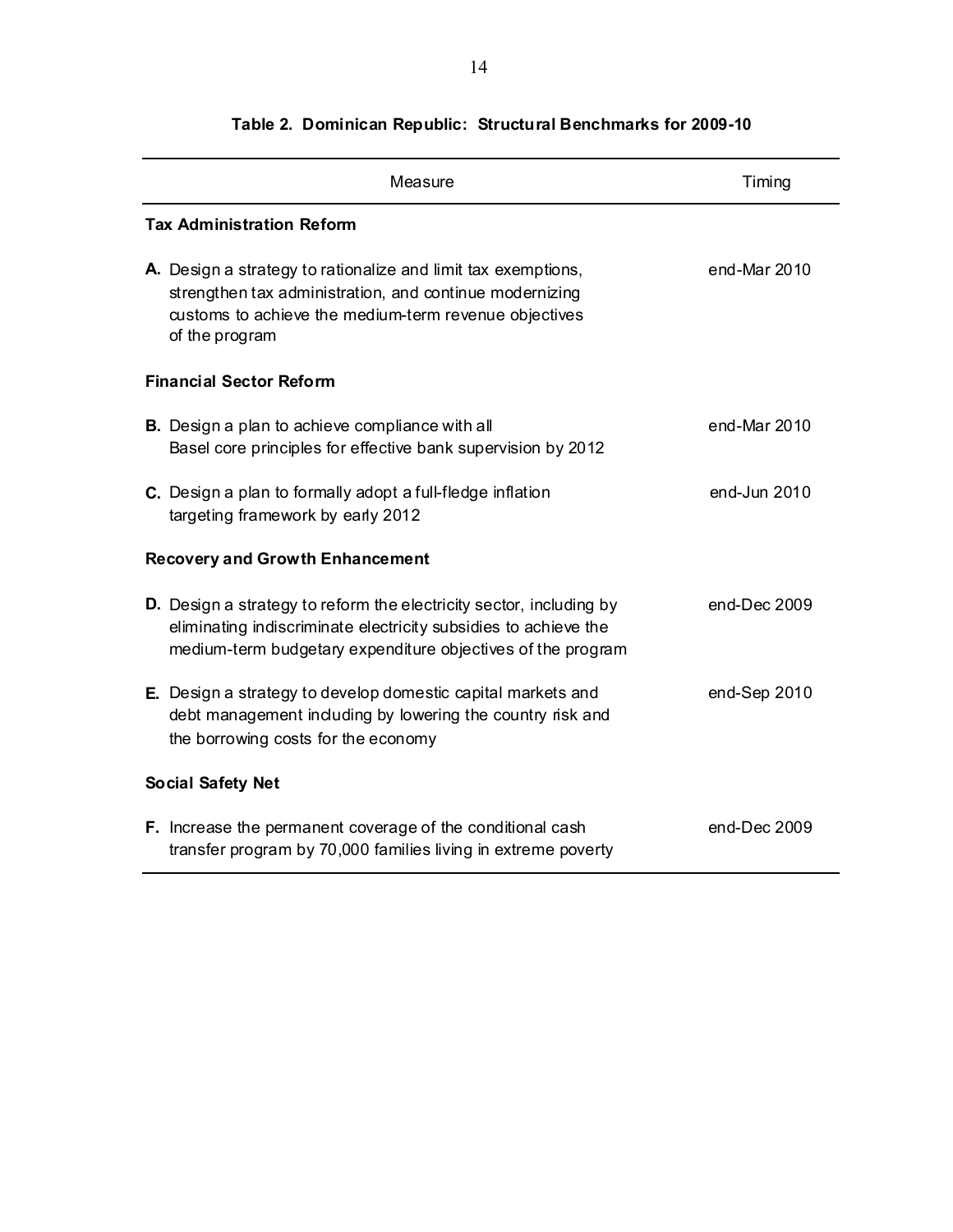#### **ATTACHMENT 2. TECHNICAL MEMORANDUM OF UNDERSTANDING**

This Technical Memorandum Understanding (TMU) presents the definitions of the variables included in the quantitative performance criteria annexed to the *Memorandum of Economic and Financial Policies (MEFP)*, and the information requirements needed to ensure adequate monitoring of economic and financial developments.

# **I. Quantitative Performance Criteria: Definition of Variables**

# **A. Cumulative Floor on the Central Government Balance**

The overall balance of the central government covers government activities as specified in the budget.

Revenues are recorded when the funds are deposited in the Treasury account. Revenues will also include grants. Central government expenditures are recorded on an accrual basis and will include transfers to other government units as well as all transfers to the electricity sector. Interest payments, however, will be recorded on a due basis. Capital expenditure will include any in-kind capital expenditures defined as the externally financed investment projects (through loans and grants) in case they are not included in the execution of the budget.

The balance of the central government will be measured from "below the line" as the change in the central government's net financial position (assets minus liabilities). The net financial position of the central government includes: (a) non-bank central government debt, external and domestic, including debt with the IMF for budgetary support and short-term debt approved by the Ministry of Finance; (b) external and domestic bank borrowing (net of deposits), including deposits in the central bank; and (c) any other nonbank financing, domestic or external, including the sale of public assets and the net change in the stock of domestic and external arrears, including arrears to electricity distributors. Domestic arrears of the nonfinancial public sector are defined as delays in the payment of contractual obligations beyond the grace period set in the respective loan or debt contract or 30 days in case the grace period is not specified. Capitalizations or purchases of equity in public companies will be treated as an above-the-line expenditure transaction. External debt flows (i.e., disbursements and debt service), will be converted to Dominican Republic pesos at the exchange rate of the day in which the transaction takes place.

The following uses of funds will not affect the deficit and will be recorded below the line in 2009: (i) clearance of central government domestic arrears incurred before end-December 2008; (ii) amortization of loans and bonds; (iii) bonds issued for the recapitalization of the Central Bank and Banco de Reservas; and (iv) other arrears with suppliers incurred by end-December 2008. A memorandum line in the information reporting the Central Government fiscal operations will report items (i) to (iv) in this paragraph.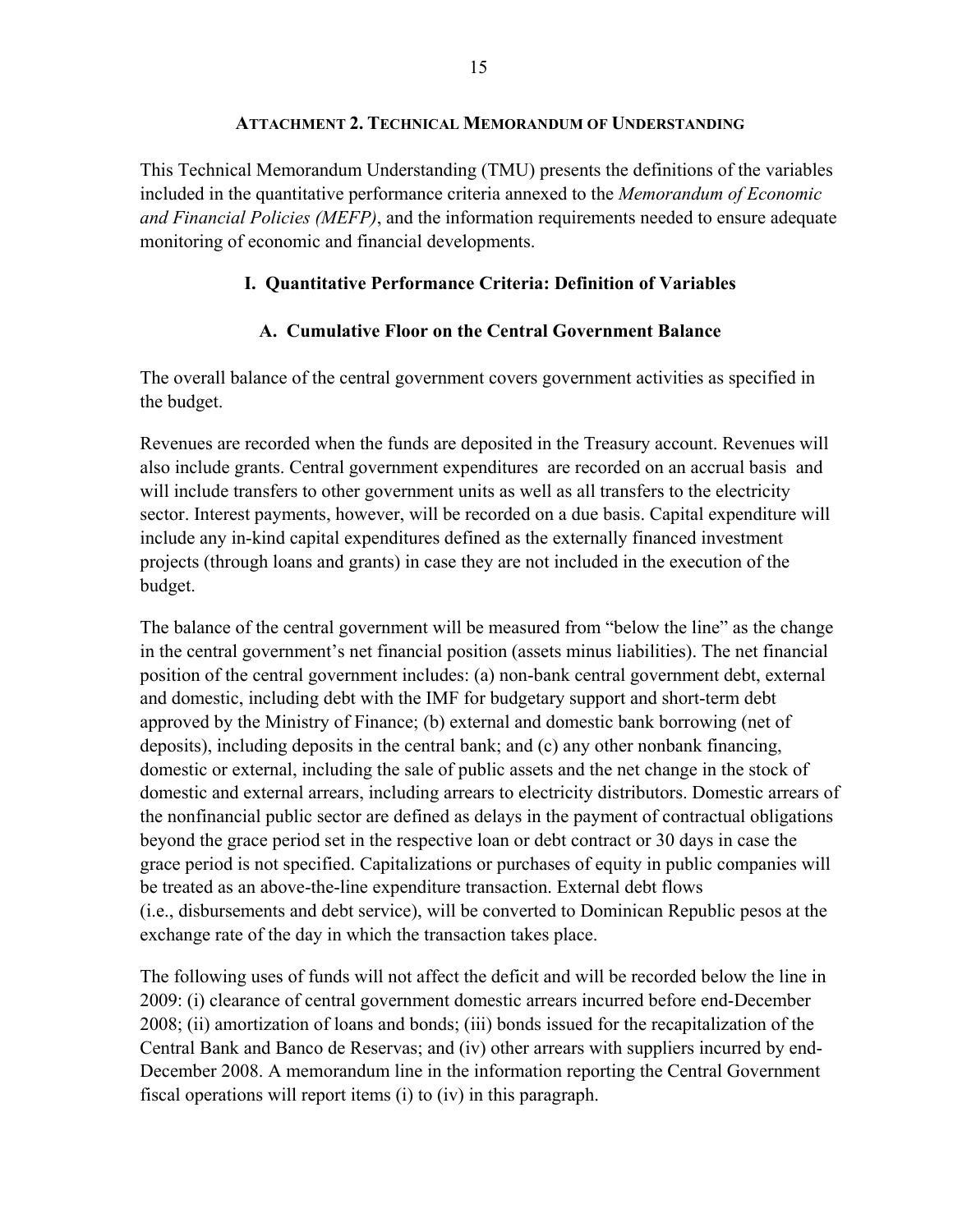|                                            | Floor                 |
|--------------------------------------------|-----------------------|
| Cumulative Balance from December 31, 2008  | (In billions of RD\$) |
|                                            |                       |
| End-October 2009 (program projection)      | $-18.3$               |
| End-November 2009 (program projection)     | $-35.0$               |
| End-December 2009 (performance criterion)  | $-51.5$               |
|                                            |                       |
| End-January 2010 (program projection)      | $-53.0$               |
| End-February 2010 (program projection)     | $-58.0$               |
| End-March 2010 (performance criterion)     | $-68.0$               |
| End-April 2010 (program projection)        | $-70.4$               |
|                                            |                       |
| End-May 2010 (program projection)          | $-75.8$               |
| End-June 2010 (performance criterion)      | $-83.0$               |
| End-July 2010 (program projection)         | $-85.1$               |
| End-August 2010 (program projection)       | $-85.8$               |
| End-September 2010 (performance criterion) | $-91.0$               |
|                                            |                       |
| End-October 2010 (program projection)      | $-90.4$               |
| End-November 2010 (program projection)     | $-88.8$               |
| End-December 2010 (performance criterion)  | $-98.5$               |

#### **1. Targets on the Overall Balance of the Central Government**

#### **B. Cumulative Floor on the Consolidated Public Sector Balance**

The consolidated public sector comprises: (i) the operations of the nonfinancial public sector; and (ii) the quasi-fiscal operations of the central bank. The balance of the nonfinancial public sector comprises the overall balances of the central government (as defined before) and the rest of the nonfinancial public sector (municipalities, decentralized entities, social security entities, and public enterprises).

The rest of the nonfinancial public sector includes the following non financial public enterprises: Corporación Dominicana de Empresas Eléctricas Estatales (CDEEE, including Empresa de Generación Hidroeléctrica Dominicana ), Empresas Distribuidoras de Electricidad del Norte (EDENORTE), Empresas Distribuidoras de Electricidad del Sur (EDESUR), Empresas Distribuidoras de Electricidad del Este (EDESTE) , Consejo Estatal del Azúcar, Corporación de Fomento Hotelero y Desarrollo Turístico, Corporación de Acueducto y Alcantarillado de Santo Domingo, Acueducto y Alcantarillado de Santiago, Acueducto y Alcantarillado de Moca, Acueducto y Alcantarillado de la Romana, Instituto Nacional de Aguas Potables y Alcantarillados, Corporación de Acueducto y Alcantarillado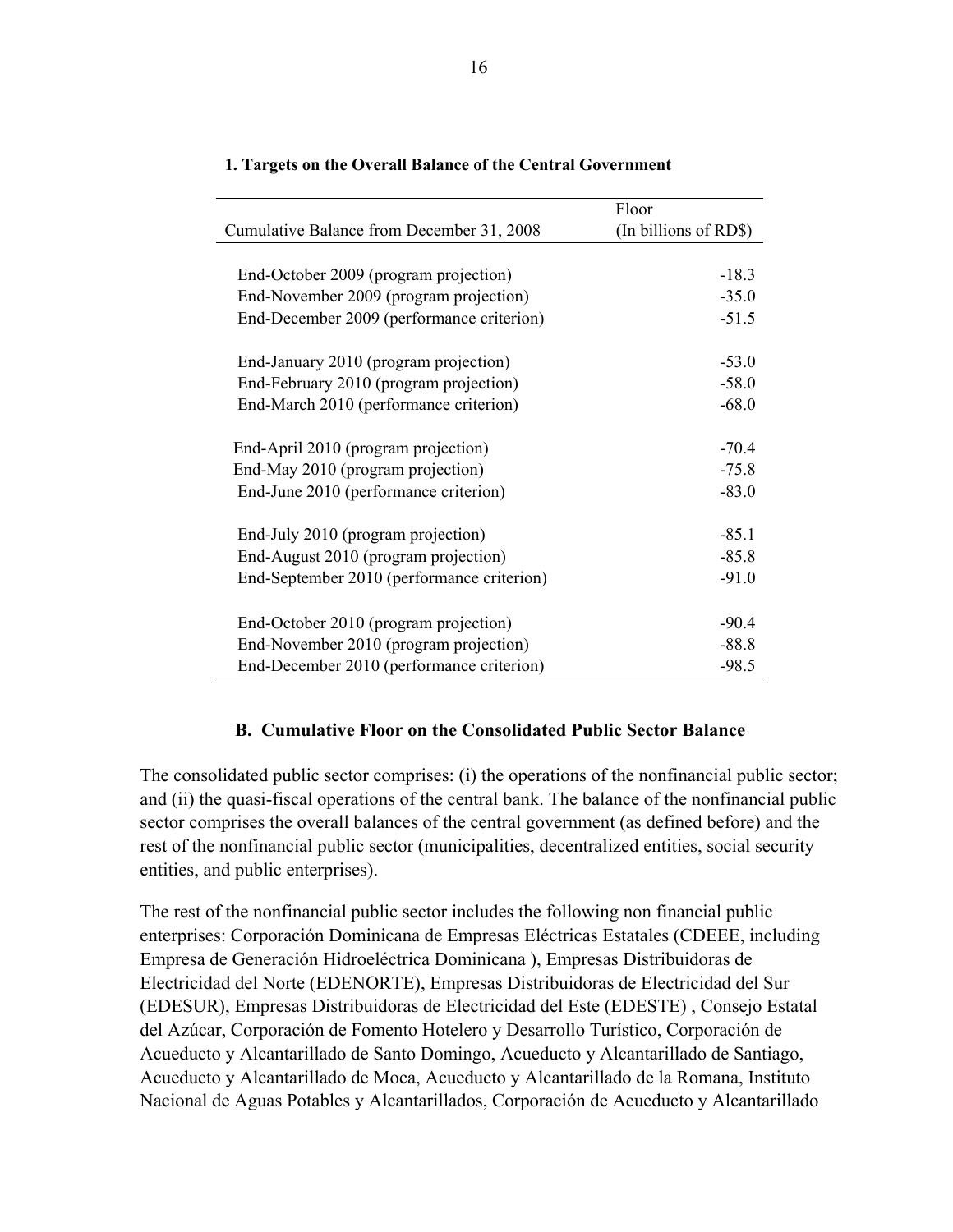de Puerto Plata, Proyecto de la Cruz de Manzanillo, Instituto Postal Dominicano, Corporación Estatal de Radio y Televisión, Instituto Nacional de la Vivienda, Lotería Nacional, Autoridad Portuaria Dominicana, Refinería Dominicana de Petróleo.

The overall balance of the rest of the nonfinancial public sector will be measured from "below the line" as the change in the net financial position (assets minus liabilities) on the basis of changes in: (i) domestic bank credit and deposits; (ii) domestic and external arrears, and (iii) external disbursements less amortizations.

The quasi-fiscal balance of the central bank included in the consolidated public sector balance is measured as all the administrative and financial revenues minus costs (including costs of monetary policy and interest on the central bank debt and operational expenditures). Given uncertainties on interest payments of the central bank by the end of 2009, the cumulative floor on the consolidated public sector will be adjusted downward by up to a limit of RD\$0.5 billion for interest payments in excess of RD\$27.5 billion for 2009. No adjustments will be applied for 2010 unless agreed between the authorities and the Fund staff in case there is a change in the recapitalization plan of the central bank.

Profits and losses arising from valuation changes of foreign currency denominated assets and liabilities will not be considered to determine the balance of the nonfinancial public sector.

Fiscal targets for 2009 and 2010 will be measured as a cumulative floor measured from end-December 2008.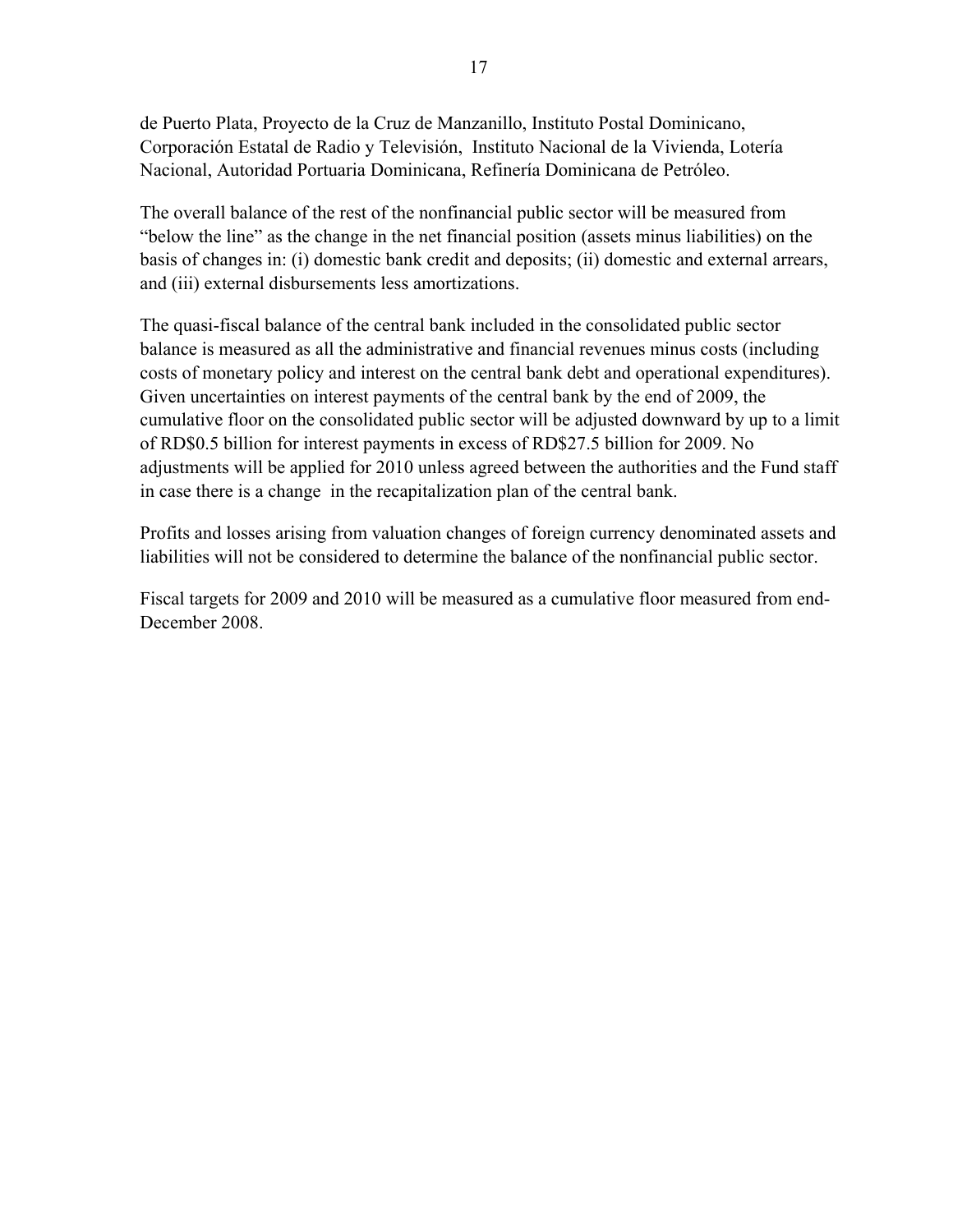|                                            | Floor                 |
|--------------------------------------------|-----------------------|
| Cumulative Balance from December 31, 2008  | (In billions of RD\$) |
|                                            |                       |
| End-October 2009 (program projection)      | $-40.1$               |
| End-November 2009 (program projection)     | $-56.4$               |
| End-December 2009 (performance criterion)  | $-74.5$               |
|                                            |                       |
| End-January 2010 (program projection)      | $-78.2$               |
| End-February 2010 (program projection)     | $-85.4$               |
| End-March 2010 (performance criterion)     | $-97.5$               |
|                                            |                       |
| End-April 2010 (program projection)        | $-102.2$              |
| End-May 2010 (program projection)          | $-110.0$              |
| End-June 2010 (performance criterion)      | $-119.5$              |
|                                            |                       |
| End-July 2010 (program projection)         | $-123.4$              |
| End-August 2010 (program projection)       | $-125.9$              |
| End-September 2010 (performance criterion) | $-133.0$              |
|                                            |                       |
| End-October 2010 (program projection)      | $-134.6$              |
| End-November 2010 (program projection)     | $-135.1$              |
| End-December 2010 (performance criterion)  | $-147.0$              |

#### **2. Targets on the Overall Balance of the Consolidated Public Sector**

The information to compute the overall balance of the nonfinancial public sector will be provided to the Fund by the central bank, based on information provided by the government's accounting office (expenditure) and various units of the Secretaría de Hacienda (revenue, nonbank domestic debt and arrears, external debt and arrears, and externally financed capital expenditure).

# **C. Floor on Central Bank Consolidated Net International Reserves (NIR)**

For program monitoring purposes, the consolidated NIR is defined as the difference between gross international reserves of the central bank and reserve liabilities, including debt of the Ministry of Finance with the IMF as follows:

Gross international reserves include claims against non-residents, denominated in foreign convertible currencies that are in the direct effective control of the central bank and are readily available for such purposes as foreign exchange market intervention. Such assets include gold (valued in dollars at end-2008 prices), cash, deposits abroad (excluding funds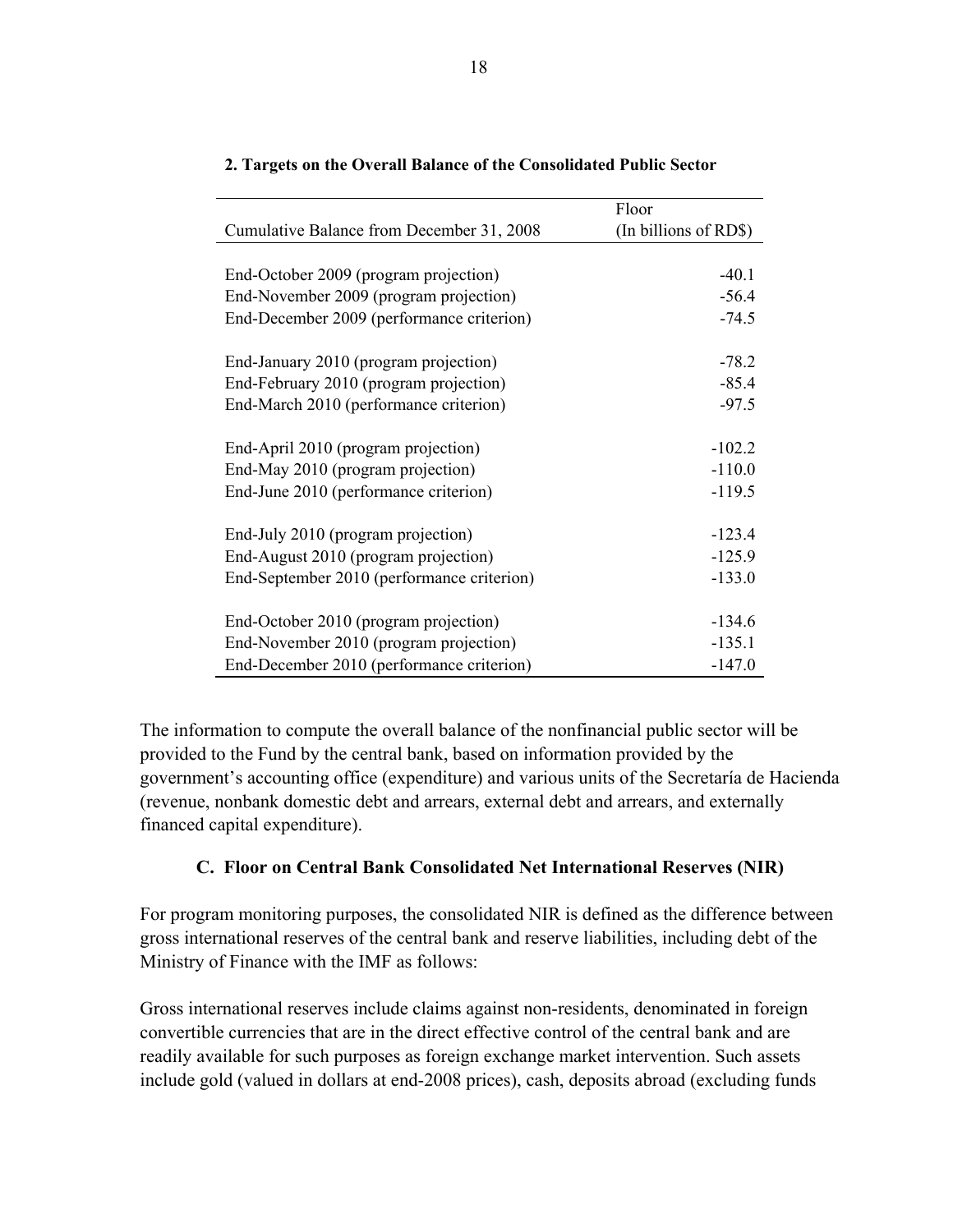used as collateral for central bank or other nonfinancial public sector liabilities), holdings of SDRs, and the IMF reserve position.

Reserve liabilities include debt with the IMF, including that of the Ministry of Finance, and short-term (up to one year) foreign-currency-denominated liabilities, including commitments to sell foreign exchange from derivatives or other contracts, and other guarantees or contingent liabilities.

The consolidated NIR definition does not modify the central bank balance sheet accounting rules. The consolidated NIR as defined above differs from the NIR definition included in the previous 2005 Stand-By Arrangement that excluded reserve requirements on foreign currency deposits, and government and bank deposits in foreign currency as they were considered part of the reserve liabilities.

To meet this performance criterion at each relevant date, the 5-day average of daily consolidated NIR values must be above the floor. The 5-day average will be calculated on the basis of the last five working days of each relevant month.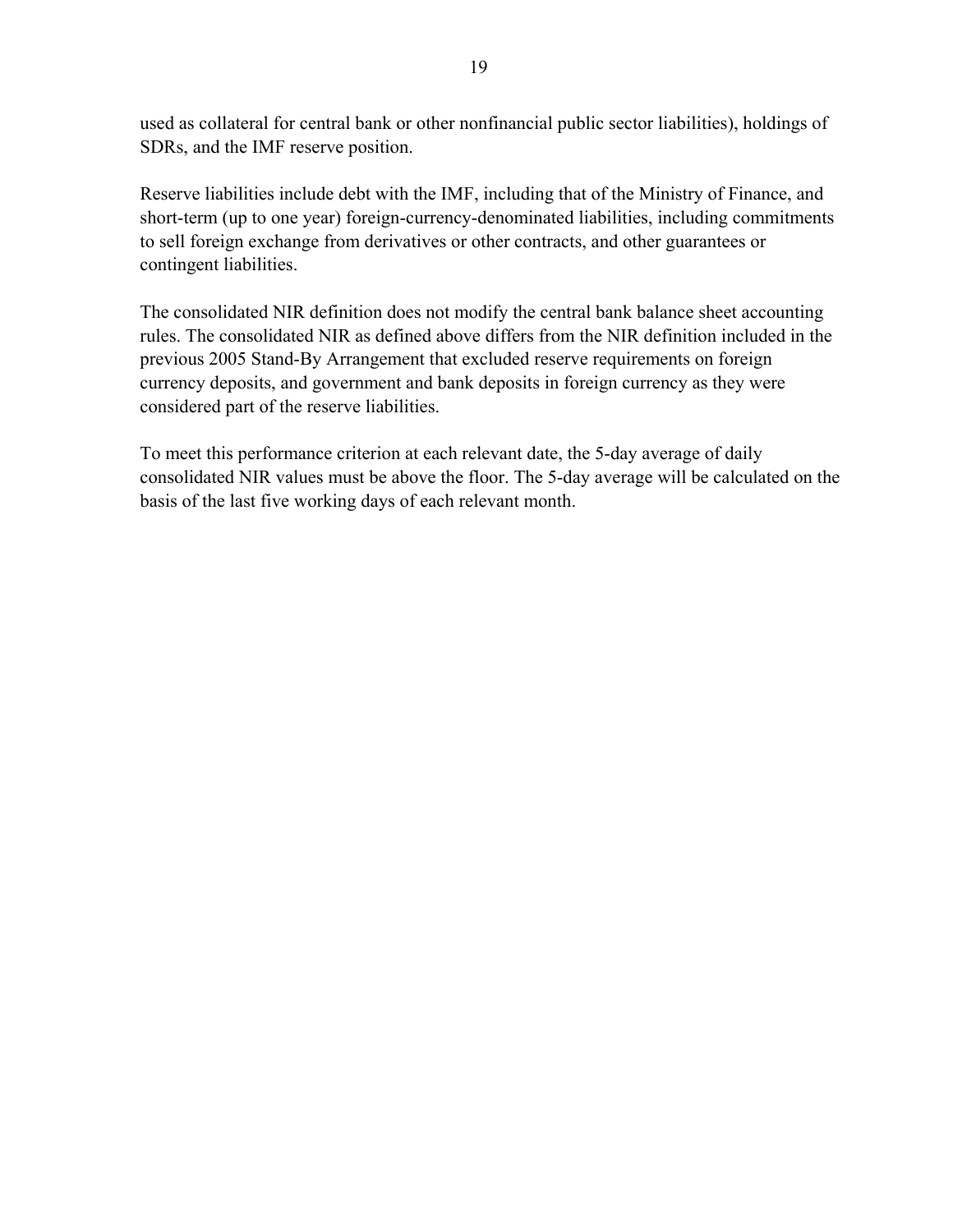|                                                                                                                                                                                                                                                          | Floor                        |
|----------------------------------------------------------------------------------------------------------------------------------------------------------------------------------------------------------------------------------------------------------|------------------------------|
| Outstanding stock                                                                                                                                                                                                                                        | (In millions of US\$)        |
|                                                                                                                                                                                                                                                          |                              |
|                                                                                                                                                                                                                                                          |                              |
| End-October 2009 (program projection)                                                                                                                                                                                                                    | 2125                         |
| End-November 2009 (program projection)                                                                                                                                                                                                                   | 2010                         |
| End-December 2009 (performance criterion)                                                                                                                                                                                                                | 1815                         |
|                                                                                                                                                                                                                                                          |                              |
| End-January 2010 (program projection)                                                                                                                                                                                                                    | 1780                         |
| End-February 2010 (program projection)                                                                                                                                                                                                                   | 1750                         |
| End-March 2010 (performance criterion)                                                                                                                                                                                                                   | 1715                         |
|                                                                                                                                                                                                                                                          |                              |
| End-April 2010 (program projection)                                                                                                                                                                                                                      | 1700                         |
| End-May 2010 (program projection)                                                                                                                                                                                                                        | 1680                         |
| End-June 2010 (performance criterion)                                                                                                                                                                                                                    | 1665                         |
|                                                                                                                                                                                                                                                          |                              |
|                                                                                                                                                                                                                                                          |                              |
|                                                                                                                                                                                                                                                          |                              |
|                                                                                                                                                                                                                                                          |                              |
|                                                                                                                                                                                                                                                          | 1750                         |
|                                                                                                                                                                                                                                                          |                              |
|                                                                                                                                                                                                                                                          | 1815                         |
| End-July 2010 (program projection)<br>End-August 2010 (program projection)<br>End-September 2010 (performance criterion)<br>End-October 2010 (program projection)<br>End-November 2010 (program projection)<br>End-December 2010 (performance criterion) | 1680<br>1700<br>1715<br>1780 |

## **3. Targets on the Consolidated Net international Reserves**

Consolidated NIR targets will also be adjusted upward *(downward*) by the surplus (*shortfall*) in program disbursements up to US\$300 million. Program disbursements are defined as uncommitted external disbursements that are usable for the financing of the overall central government budget.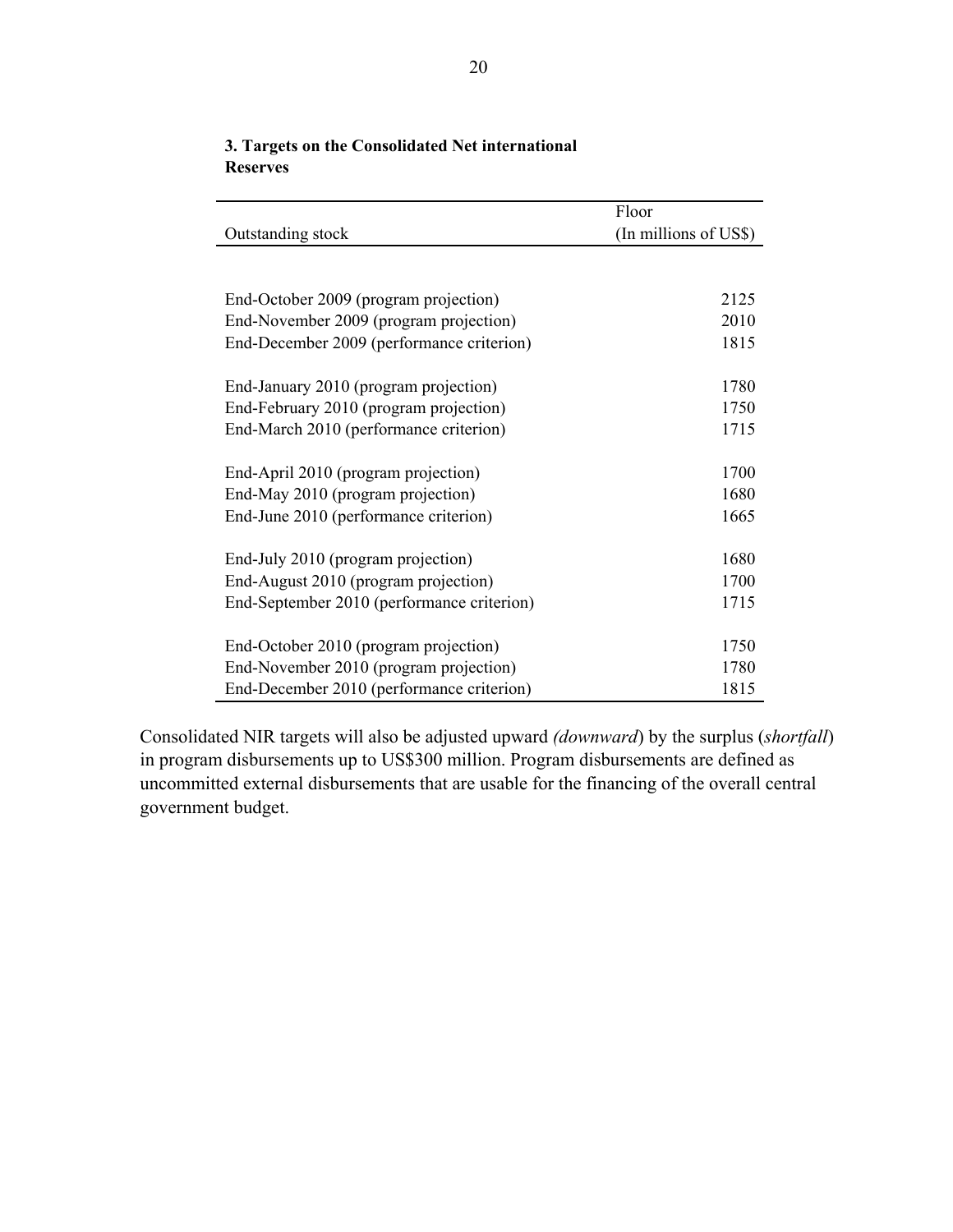| Cumulative flows from December 2008 | (In million US\$) |
|-------------------------------------|-------------------|
|                                     |                   |
| End-October 2009                    | 80                |
| End-November 2009                   | 519               |
| End-December 2009                   | 819               |
| End-January 2010                    | 819               |
| End-February 2010                   | 864               |
| End-March 2010                      | 864               |
|                                     |                   |
| End-April 2010                      | 864               |
| End-May 2010                        | 1079              |
| End-June 2010                       | 1079              |
| End-July 2010                       | 1229              |
| End-August 2010                     | 1229              |
| End-September 2010                  | 1229              |
|                                     |                   |
| End-October 2010                    | 1229              |
| End-November 2010                   | 1244              |
| End-December 2010                   | 1244              |

### **4. External Program Disbursements (program projections)**

#### **D. Ceiling on Central Bank Net Domestic Assets (NDA)**

Central Bank net domestic assets (NDA) are defined as the difference between the monetary base and Consolidated NIR, as defined above. For the purposes of the program the monetary base is defined as equivalent to *emisión monetaria* , which includes currency issue (currency in circulation plus cash in vault) plus peso reserve requirements held by financial institutions at the central bank.

To meet this performance criterion at each relevant date, the 5-day average of daily NDA values must be below the ceiling. The 5-day average will be calculated on the basis of the last working days of each relevant month.

For accounting purposes, dollar accounts will be converted to *pesos* at the accounting exchange rate of RD\$36.5 per dollar.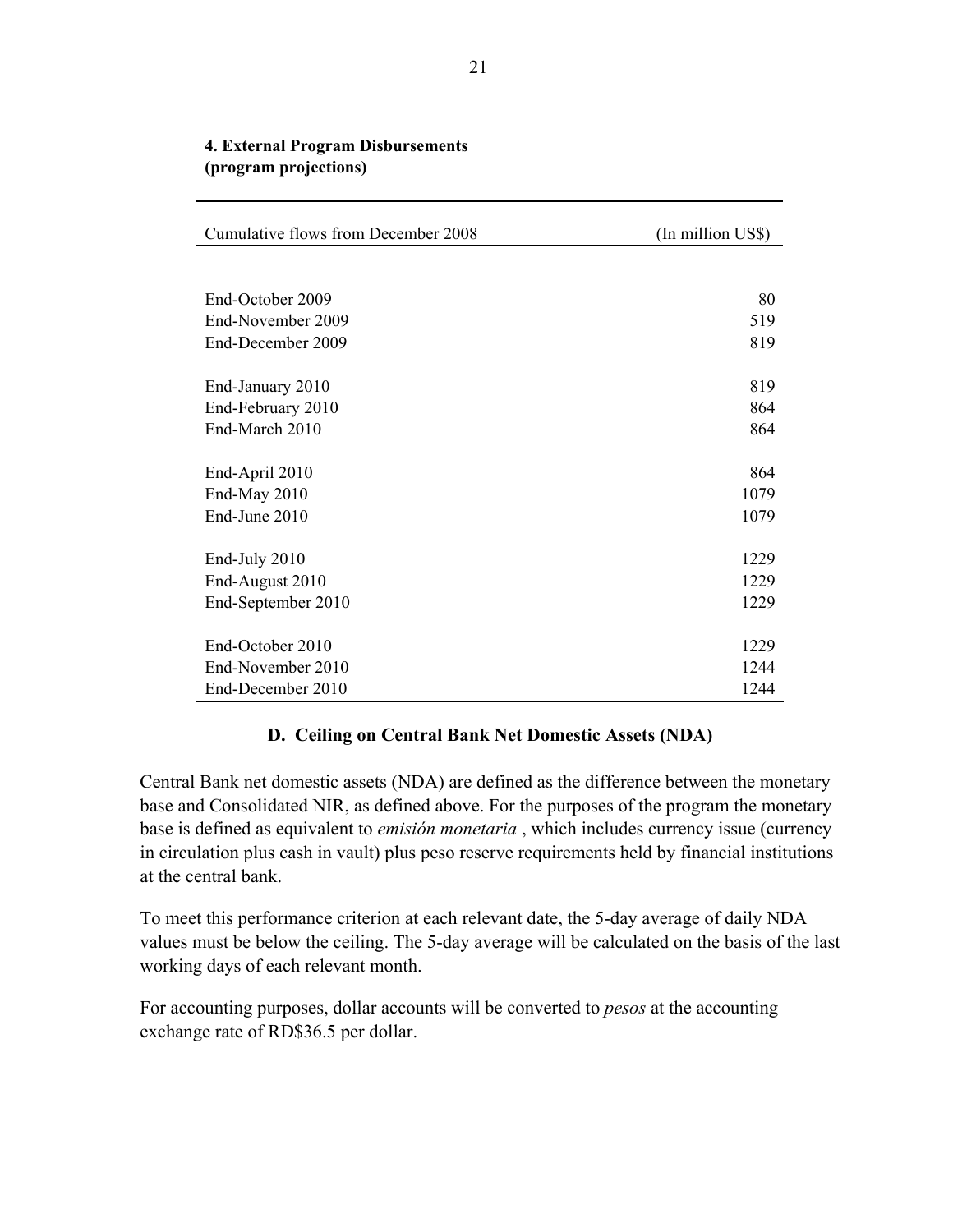|                                            | Ceiling               |
|--------------------------------------------|-----------------------|
| Outstanding stock                          | (In billions of RD\$) |
|                                            |                       |
| End-October 2009 (program projection)      | 48                    |
| End-November 2009 (program projection)     | 58                    |
| End-December 2009 (program projection)     | 68                    |
| End-January 2010 (program projection)      | 67                    |
| End-February 2010 (program projection)     | 66                    |
| End-March 2010 (program projection)        | 64                    |
| End-April 2010 (program projection)        | 65                    |
| End-May 2010 (program projection)          | 66                    |
| End-June 2010 (program projection)         | 67                    |
| End-July 2010 (program projection)         | 66                    |
| End-August 2010 (program projection)       | 67                    |
| End-September 2010 (performance criterion) | 65                    |
| End-October 2010 (program projection)      | 70                    |
| End-November 2010 (program projection)     | 75                    |
| End-December 2010 (performance criterion)  | 80                    |

#### **5. Targets on the Net Domestic Assets**

NDA targets will be adjusted upward *(downward)* for any *increase (decrease)* in reserve requirement deposits *(encaje)* associated with peso deposits at the central bank. NDA targets will be adjusted downward *(upward)* by the surplus *(shortfall)* in program disbursements up to US\$300 million.

# **E. Ceiling on the Accumulation of Arrears of Public Electricity Distributors with Generators**

The government will regularize all outstanding domestic arrears (as defined in section IA above) with electricity generators using the available financial mechanisms before the end of the year. Arrears to private energy generating companies are defined as the balance of current invoices for energy sales to electricity distribution companies for which no payment has been made within 45 days following the contractual due date.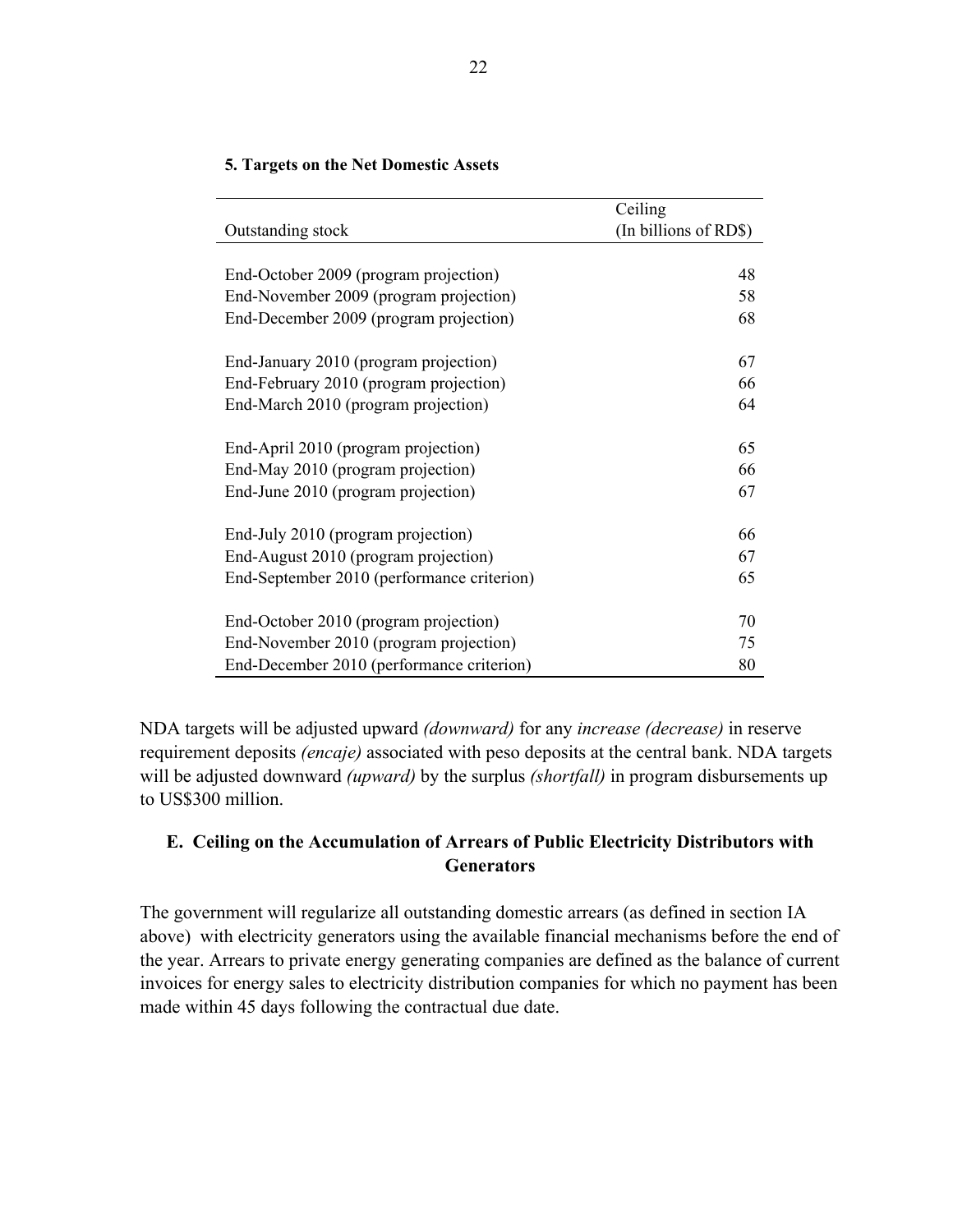# **F. Continuous Ceiling on the Gross Accumulation of Public Sector External Arrears**

The central government and any other entity of the nonfinancial public sector, as defined above, as well as the central bank, will not incur new arrears in the payment of their external obligations at any time during the program. Arrears are defined as a delay in the payment of contractual obligations beyond the grace period set in the respective loan or debt contracts or 30 days in case the grace period is not specified.

# **II. INFORMATION REQUIREMENTS**

To ensure adequate monitoring of economic variables and reforms, the authorities will provide the following information:

# **A. Daily**

- Deposits in the banking system, exchange rate in the official and free markets, interest rates on bank loans and deposits, Consolidated NIR, currency in circulation, deposits held by financial institutions at the central bank, excess reserves of the banking sector in local and foreign currency, liquidity assistance to banks, central bank certificates, and all other remunerated liabilities of the central bank.
- Deposit of, and liquidity assistance to, troubled institutions, by institution.
- Central bank purchases and sales of foreign currency.
- Central bank intervention operations in domestic currency, including results of auctions of central bank paper (interest rates, details of bids, including minimum and maximum rates, volumes, and maturities).

# **B. Monthly**

- Tax collection and expenditure of the central government, with a lag of no more than two weeks after the closing of each month.
- Starting in September 2009, revenue, expenditure, and financing of the nonfinancial public sector, including decentralized agencies and public enterprises of the previous month.
- Saving-investment account of the central government.
- Net financial position of the central government (as defined in section I.A.) with a lag of no more than two weeks after the end of each month.
- Central government's domestic interest, contractually due in the period and effectively paid, with a lag of no more than two weeks after the end of each month.
- Authorizations and stock of administrative debt, including the economic classification of the expenditure that has been financed with such debt, with a lag of no more than two weeks after the end of each month.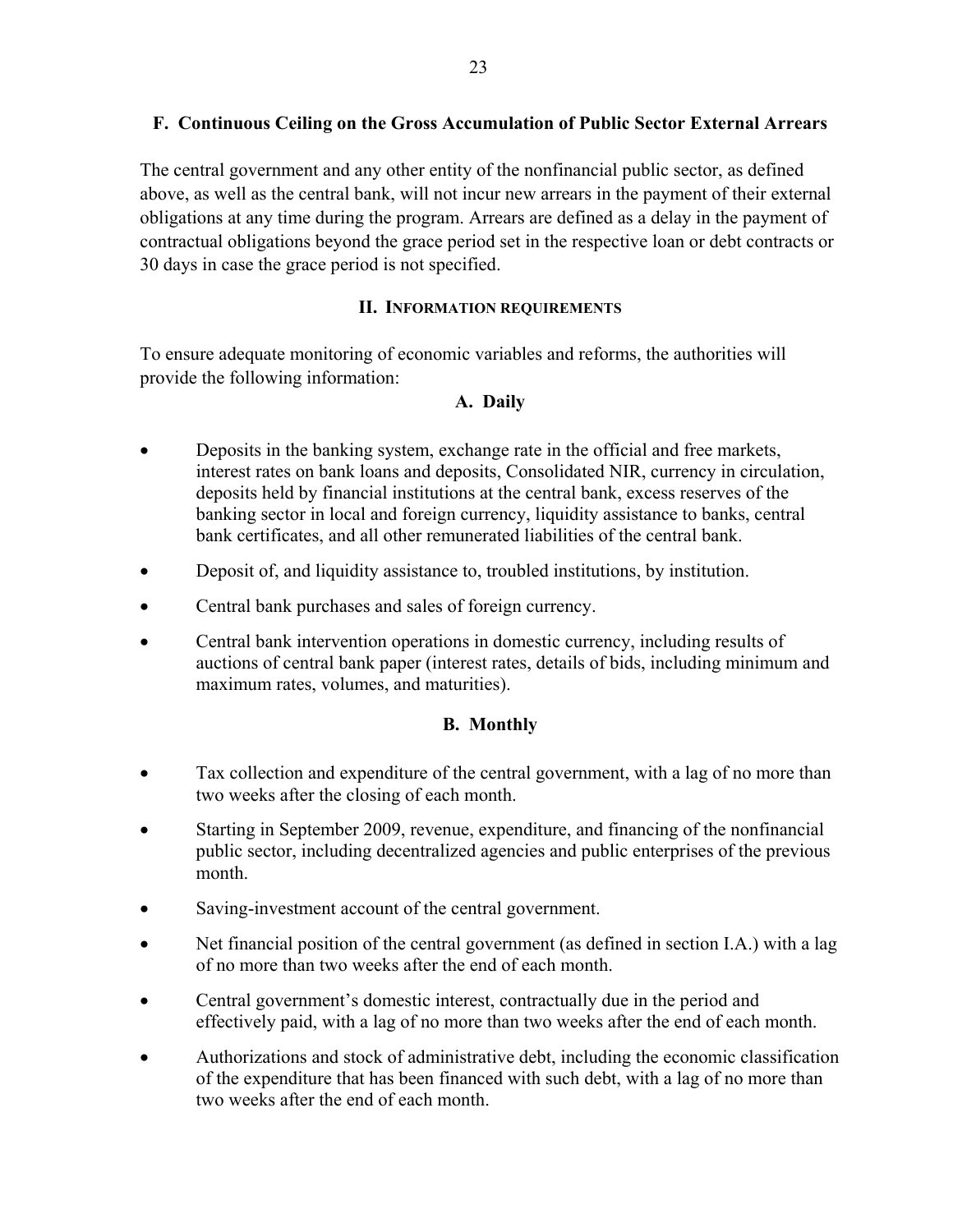- Value of outstanding checks issued by the Treasury with a lag of no more than two weeks after the end of each month, starting in September 2009.
- Legal measures that affect the revenue of the central government (tax rates, import tariffs, exemptions, etc).
- In-kind capital expenditure statistics.
- Balance sheet of the central bank, *Banco de Reservas*, and deposit money banks (cable file).
- Balance sheet of the central bank excluding operations related to the recapitalization of the central bank and quasi fiscal.
- Quasi-fiscal balance of the central bank.
- Stock of central bank certificates, notes and bills each by type of holder.
- Maturity of certificates, detailing amortizations in the following 12 months (i.e., following the end of the current month).
- Public external debt service for the preceding month and revised monthly projections for the forthcoming year, with a lag of no more than two weeks.
- Monthly external public disbursements and revised monthly projections for the forthcoming year, with a lag of no more than two weeks.
- Monthly contracting of external public debt and monthly stock of contracted, but not disbursed external public debt, with projections of the stock of debt contracted, but not disbursed for the forthcoming year.
- Foreign exchange cash flow of the central bank (la balanza cambiaria).
- Electricity sector collections, losses, cash recovery index and central government transfers to the electricity sector, according to the following definitions: Collection rate: is defined as the ratio between the electricity invoices effectively paid (collected) and electricity invoices issued by electricity distributors in any given period. Loss rate: is defined as the ratio between electricity lost and electricity purchased by electricity distributors in any given period. Electricity lost is the difference between electricity invoiced and electricity purchased. Central government transfers to the electricity sector: is the sum of all transfers to the sector from the central government, including remaining PRA subsidies, FETE (*Fondo de Estabilización de la Tarifa Eléctrica*) and transfers to electricity companies, and all payments related to Bono Luz. The CDEEE will provide on a monthly basis (with a maximum 21-day lag) information on the arrears the generation companies accumulate with the CDEEE on energy purchases and transmission fees.
- Price of each fuel as set in the contracts for the purchase of electricity by each distributor and CDEEE from each producer for the next 6 months for coal and 3 months for other fuels.